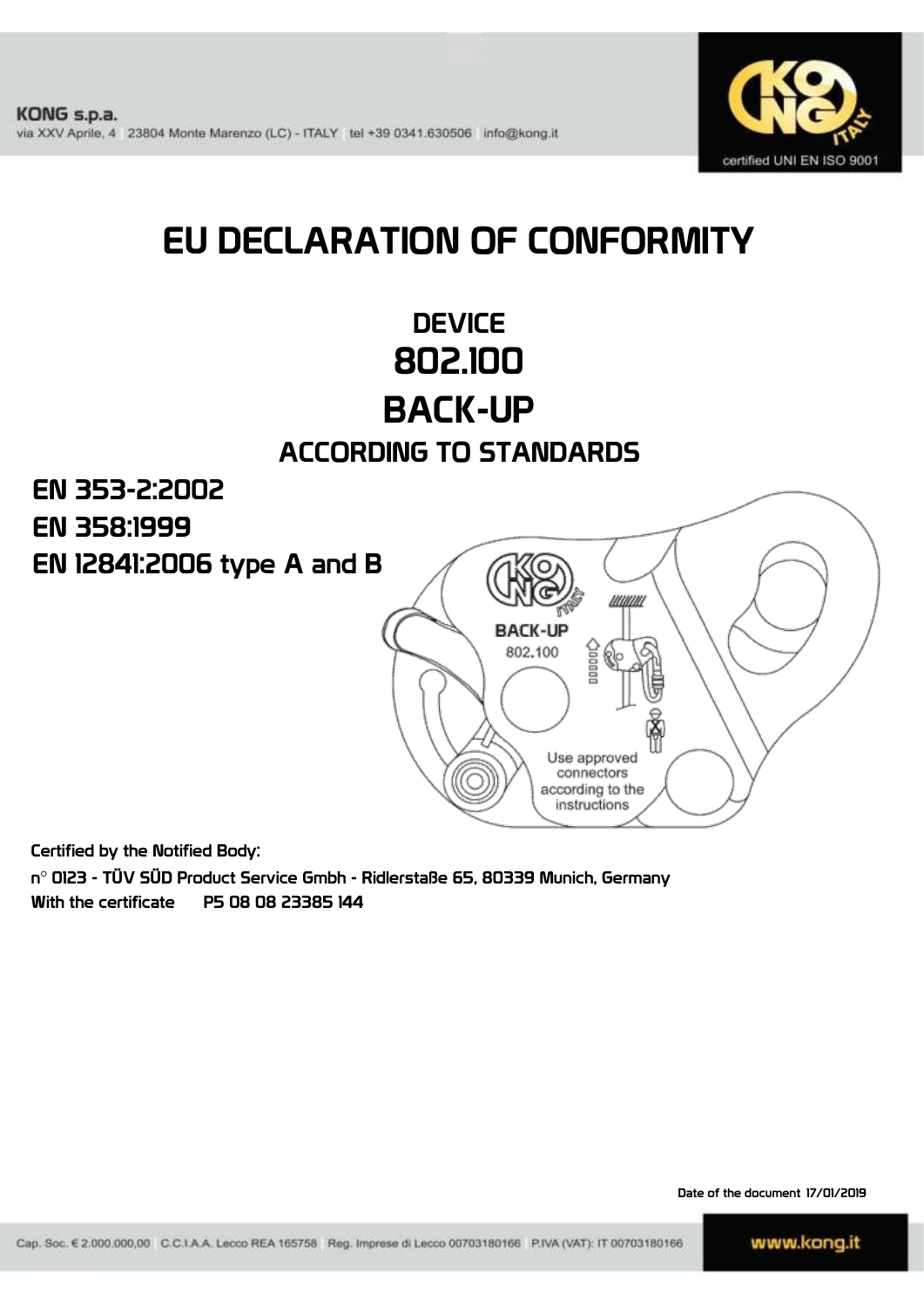

Italiano

## **Dichiarazione di Conformità UE**

La presente Dichiarazione di Conformità è rilasciata sotto l'esclusiva responsabilità del fabbricante:

#### **KONG S.p.A. – Via XXV Aprile, 4 – 23804 Monte Marenzo LC – Italia**

Il Dispositivo di Protezione Individuale (DPI)

#### **802.100 BACK-UP**

oggetto della dichiarazione è conforme al Regolamento (UE) 2016/425 e alle normative di armonizzazione dell'Unione Europea:

EN 353-2:2002

EN 358:1999

EN 12841:2006 type A and B

L'organismo notificato n° 0123 - TÜV SÜD Product Service Gmbh - Ridlerstaße 65, 80339 Munich, Germany

ha svolto l'esame UE del tipo (modulo B) e ha rilasciato il certificato di esame UE del tipo:

P5 08 08 23385 144

Il DPI è oggetto della procedura di valutazione delle conformità al tipo basata sulla garanzia di qualità del processo di produzione (modulo D) sotto la sorveglianza dell'organismo notificato n. 0426 Italcert (Viale Sarca 336, 20126 Milano (MI), Italy).

> **KONG S.p.A. Il Presidente**

Inons

Monte Marenzo, 17/01/2019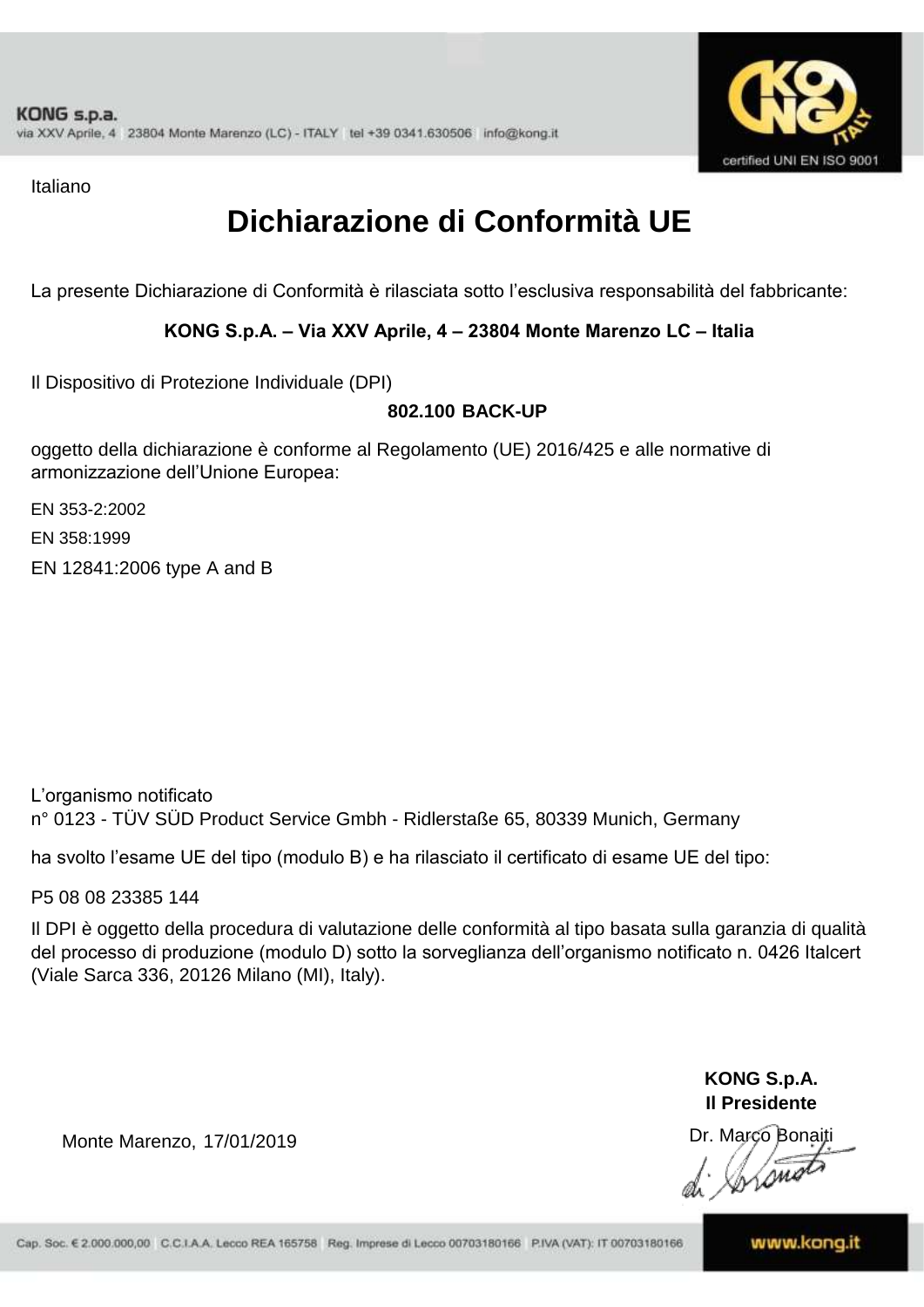

English

# **EU Declaration of Conformity**

This Declaration of Conformity is issued under the exclusive responsibility of the manufacturer:

#### **KONG S.p.A. – Via XXV Aprile, 4 – 23804 Monte Marenzo LC – Italia**

The Personal Protective Equipment (PPE)

### **802.100 BACK-UP**

subject to the declaration complies with Regulation (EU) 2016/425 and with European Union harmonisation standards:

EN 353-2:2002

EN 358:1999

EN 12841:2006 type A and B

The notified body n° 0123 - TÜV SÜD Product Service Gmbh - Ridlerstaße 65, 80339 Munich, Germany Has performed the EU examination for the type (module B), and has issued an EU examination certificate for the type:

P5 08 08 23385 144

The PPE is subject to the type conformity assessment procedure, based on the quality assurance of the production process (module D), under surveillance by the notified body n° 0426 Italcert (Viale Sarca 336, 20126 Milano (MI), Italy).

> **KONG S.p.A. The president**

Dr. Marco Bonaiti

Lom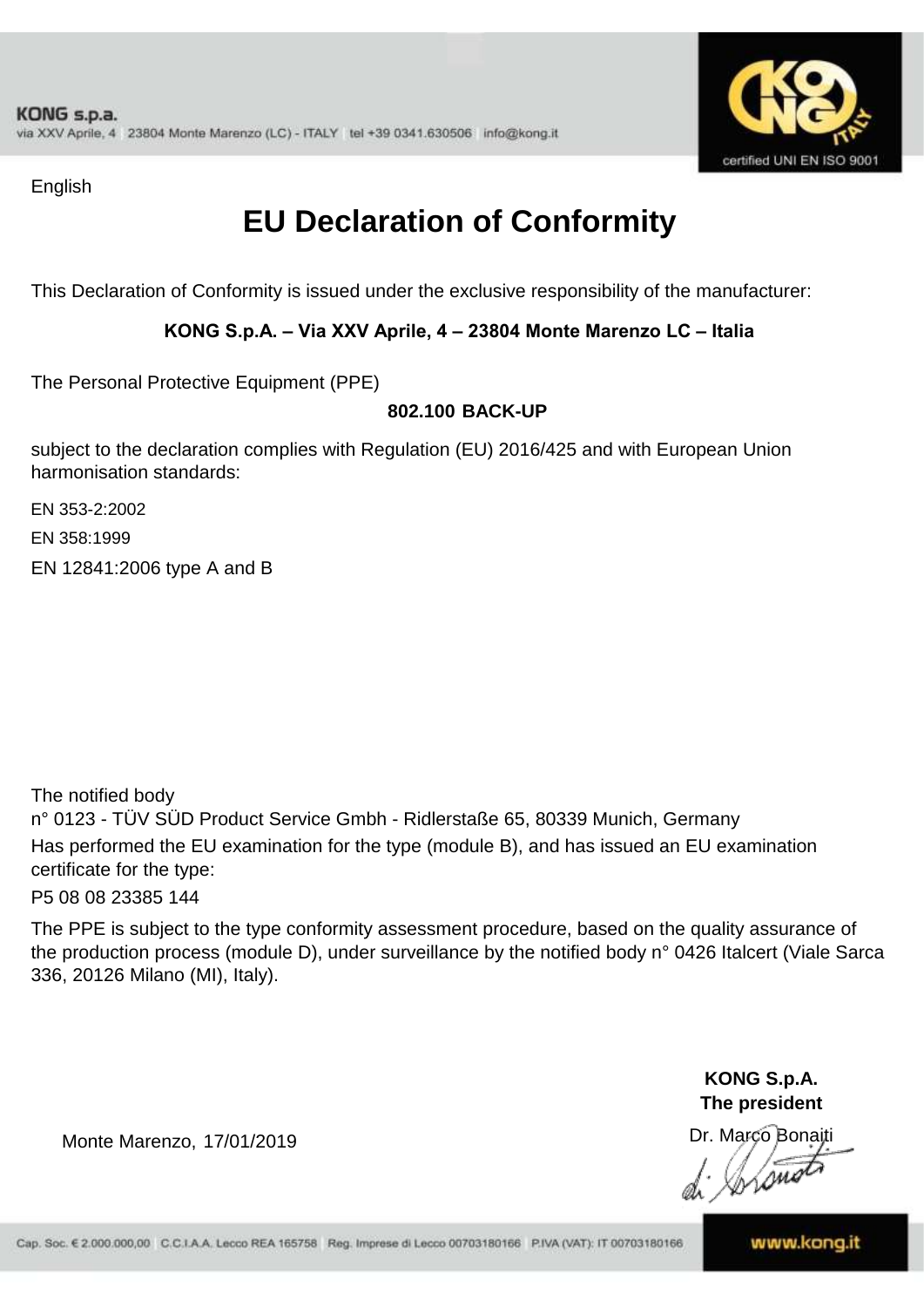

Français

## **Déclaration de conformité UE**

La présente Déclaration de Conformité est délivrée sous la responsabilité exclusive du Fabricant:

#### **KONG S.p.A. – Via XXV Aprile, 4 – 23804 Monte Marenzo LC – Italia**

L'Équipement de Protection Individuelle (EPI)

### **802.100 BACK-UP**

objet de la déclaration est conforme au Règlement (UE) 2016/425 et aux normes d'harmonisation de l'Union Européenne:

EN 353-2:2002

EN 358:1999

EN 12841:2006 type A and B

L'organisme notifié n° 0123 - TÜV SÜD Product Service Gmbh - Ridlerstaße 65, 80339 Munich, Germany

a effectué l'examen UE de type (module B) et a délivré le certificat d'examen UE de type:

P5 08 08 23385 144

L'EPI est soumis à la procédure d'évaluation de conformité au type sur la base de l'assurance de la qualité du mode de production (module D) sous la supervision de l'organisme notifié n° 0426 Italcert (Viale Sarca 336, 20126 Milano (MI), Italy).

> **KONG S.p.A. Le Président**

Dr. Marco Bonaiti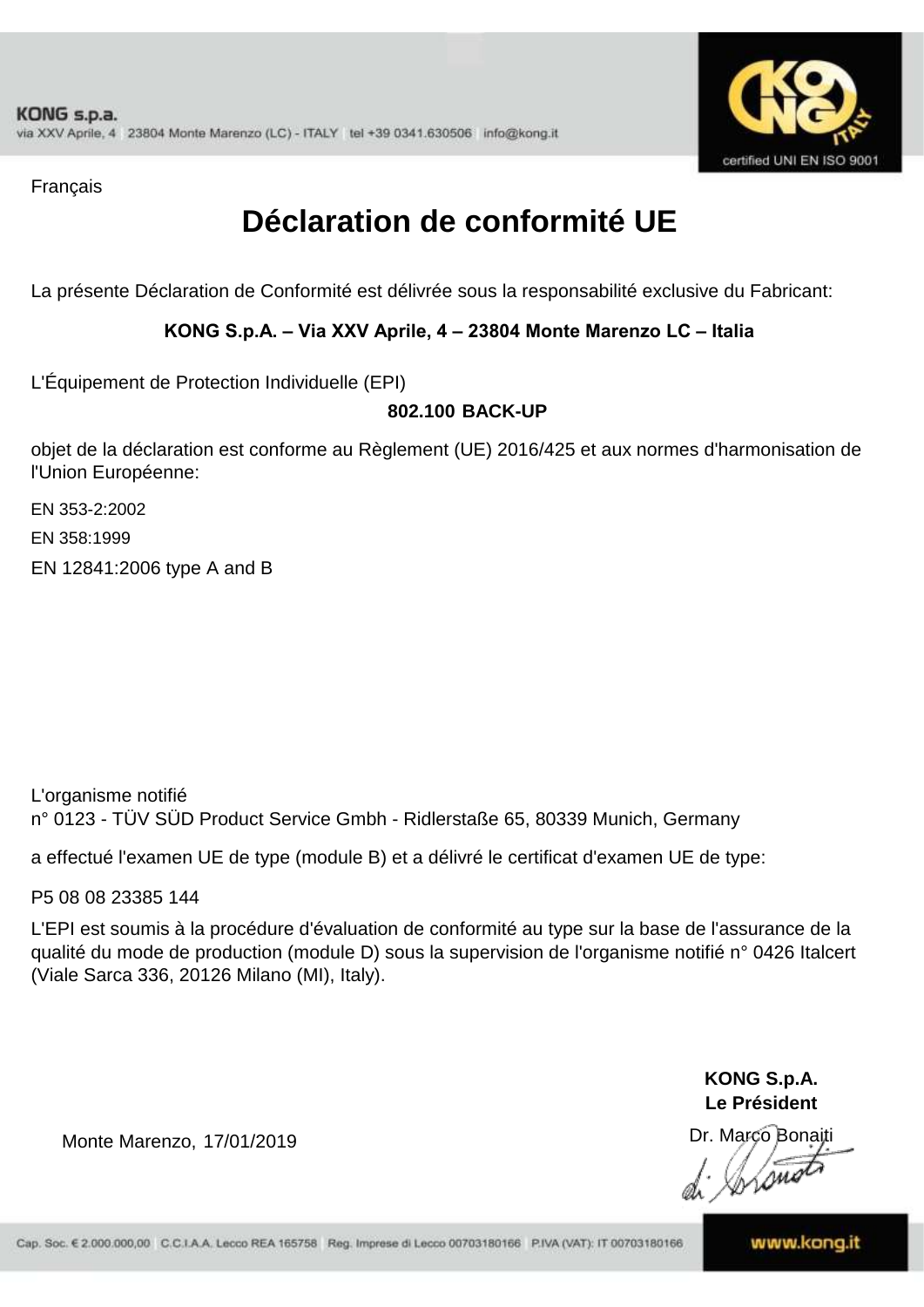

**Deutsch** 

### **EU-Konformitätserklärung**

Die vorliegende Konformitätserklärung wird unter der alleinigen Verantwortung des Herstellers ausgestellt:

### **KONG S.p.A. – Via XXV Aprile, 4 – 23804 Monte Marenzo LC – Italia**

Die persönliche Schutzausrüstung (PSA)

### **802.100 BACK-UP**

Gegenstand dieser Erklärung, entspricht der EU-Verordnung 2016/425 sowie den harmonisierten Normen der Europäischen Union:

EN 353-2:2002

EN 358:1999

EN 12841:2006 type A and B

n° 0123 - TÜV SÜD Product Service Gmbh - Ridlerstaße 65, 80339 Munich, Germany hat die EU-Baumusterprüfung (Modul B) durchgeführt und die EU-Baumusterprüfbescheinigung ausgestellt: Die benannte Stelle

P5 08 08 23385 144

Die PSA ist Gegenstand der Konformitätsbewertung anhand der Baumusterprüfung auf der Grundlage einer Qualitätssicherung des Produktionsprozesses (Modul D) unter der Überwachung durch die benannte Stelle Nr. 0426 Italcert (Viale Sarca 336, 20126 Milano (MI), Italy).

> **KONG S.p.A. Der Vorsitzende**

Dr. Marco Bonaiti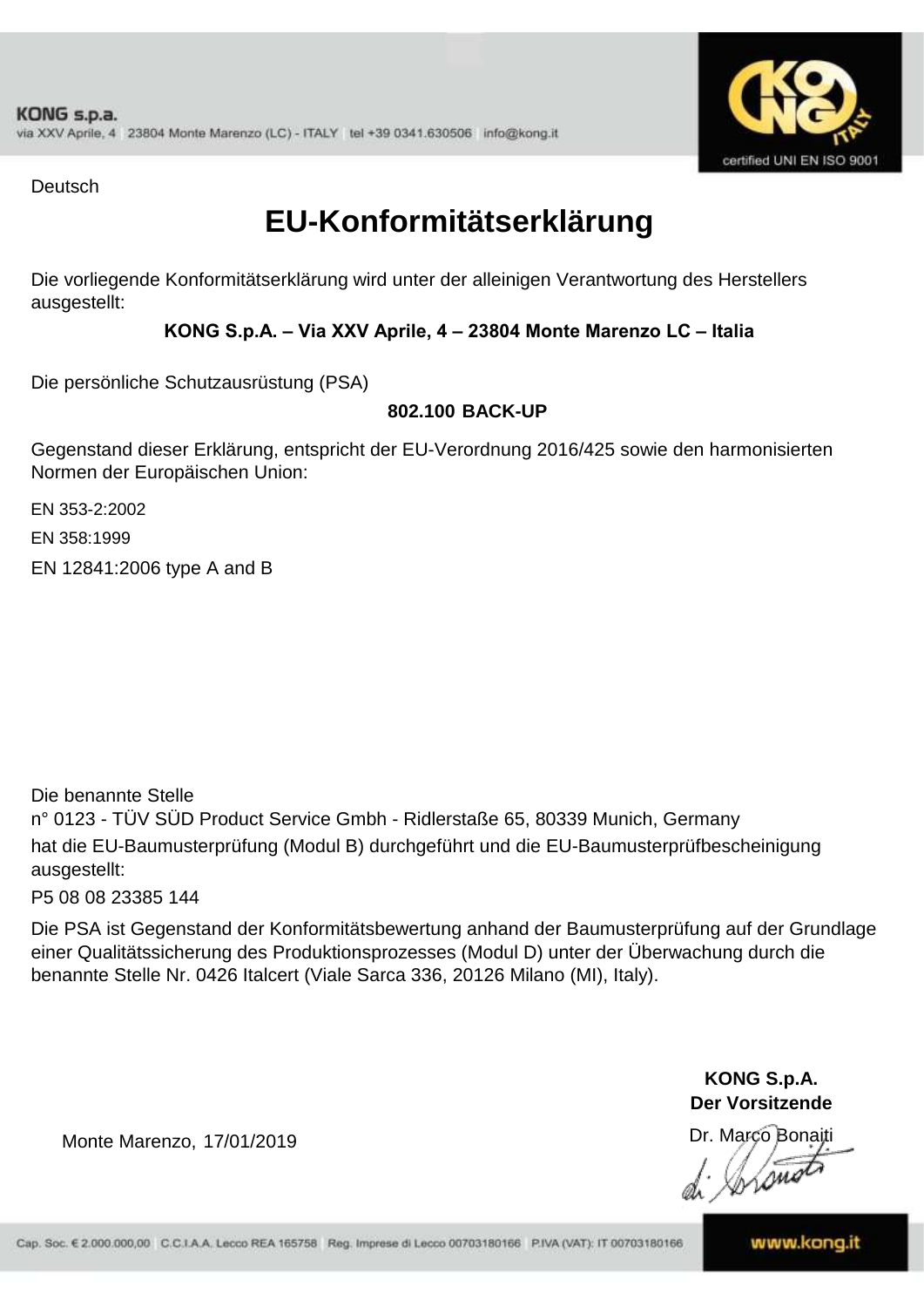

Español

### **Declaración de conformidad UE**

La presente Declaración de Conformidad se expide bajo la exclusiva responsabilidad del fabricante:

### **KONG S.p.A. – Via XXV Aprile, 4 – 23804 Monte Marenzo LC – Italia**

El Equipo de Protección individual (EPI)

### **802.100 BACK-UP**

objeto de la declaración se ajusta al Reglamento (UE) 2016/425 y a las normativas de armonización de la Unión Europea:

EN 358:1999 EN 353-2:2002

EN 12841:2006 type A and B

El organismo notificado

n° 0123 - TÜV SÜD Product Service Gmbh - Ridlerstaße 65, 80339 Munich, Germany

ha realizado el examen UE de tipo (módulo B) y ha expedido el certificado de examen UE de tipo:

P5 08 08 23385 144

El EPI es objeto del procedimiento de evaluación de la conformidad con el tipo basada en el aseguramiento de la calidad del proceso de producción (módulo D) bajo la supervisión del organismo notificado nº 0426 Italcert (Viale Sarca 336, 20126 Milano (MI), Italy).

> **KONG S.p.A. El Presidente**

Dr. Marco Bonaiti

Monte Marenzo, 17/01/2019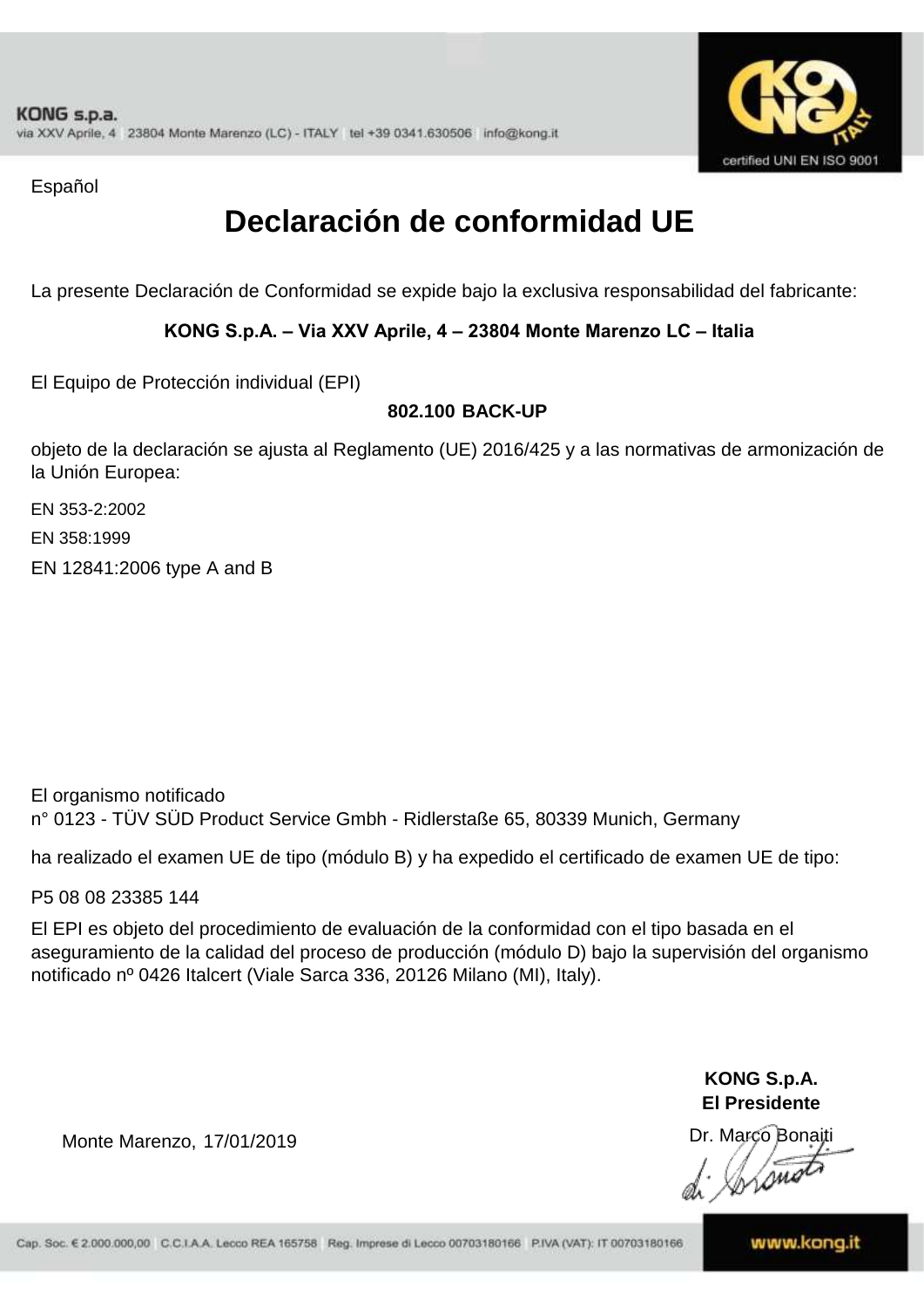

русский

### **Декларация соответствия ЕС**

Настоящая Декларация соответствия выдана под исключительную ответственность производителя:

**KONG S.p.A. – Via XXV Aprile, 4 – 23804 Monte Marenzo LC – Italia**

Средство индивидуальной защиты (СИЗ)

**802.100 BACK-UP**

предмет декларации соответствует Регламенту (ЕС) 2016/425 и гармонизированным стандартам Европейского Союза:

EN 353-2:2002

EN 358:1999

EN 12841:2006 type A and B

Уполномоченный орган

n° 0123 - TÜV SÜD Product Service Gmbh - Ridlerstaße 65, 80339 Munich, Germany провел испытание типового образца на соответствие требованиям ЕС (модуль B) и выдал сертификат испытаний типового образца на соответствие требованиям ЕС: P5 08 08 23385 144

СИЗ является предметом процедуры оценки соответствия типовому образцу, основанной на обеспечении качества производственного процесса (модуль D) под наблюдением уполномоченного органа № 0426 — органа сертификации Italcert (Viale Sarca 336, 20126 Milano (MI), Italy).

> **KONG S.p.A. Президент**

Dr. Marco Bonaiti Instru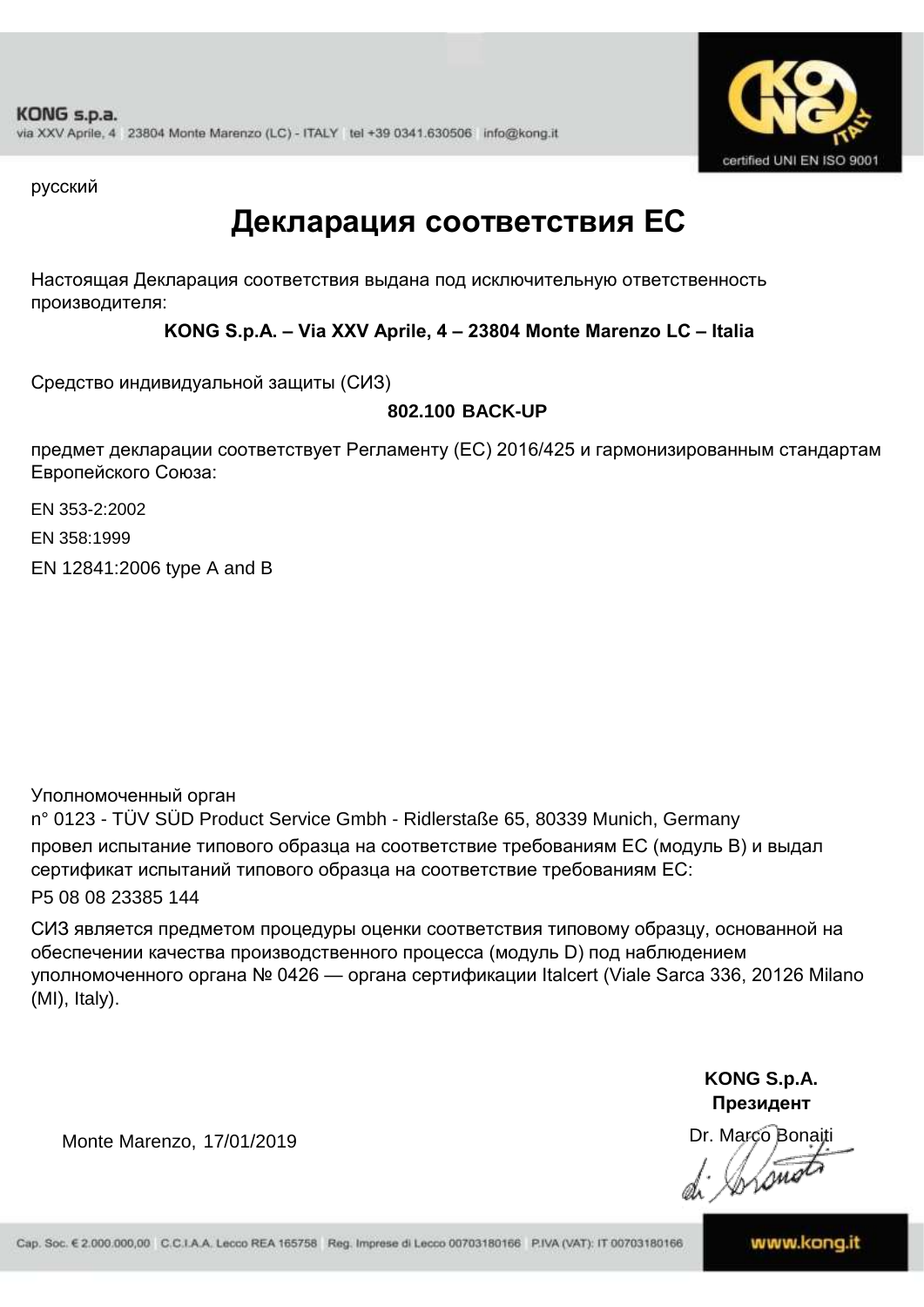

#### 中文

## **EU**符合性声明

本"符合性声明"由以下制造商全权负责发布:

#### **KONG S.p.A. – Via XXV Aprile, 4 – 23804 Monte Marenzo LC – Italia**

个人保护装备(PPE)

#### **802.100 BACK-UP**

本声明的目标符合法规 ( EU) 2016/425和欧盟统一标准的规定:

EN 353-2:2002

EN 358:1999

EN 12841:2006 type A and B

欧盟公告机构 n° 0123 - TÜV SÜD Product Service Gmbh - Ridlerstaße 65, 80339 Munich, Germany

进行了欧盟型式检验(模式B)并颁发了欧盟型式检验证书:

P5 08 08 23385 144

PPE (个人保护装备) 在0426号公告机构Italcert (Viale Sarca 336, 20126 Milano (MI), Italy)的监督下, 在生产过程质量保证 ( 模式D) 的基础上进行合格评定程序。

> **KONG S.p.A. 总裁**

Dr. Marco Bonaiti Lone

Monte Marenzo, 17/01/2019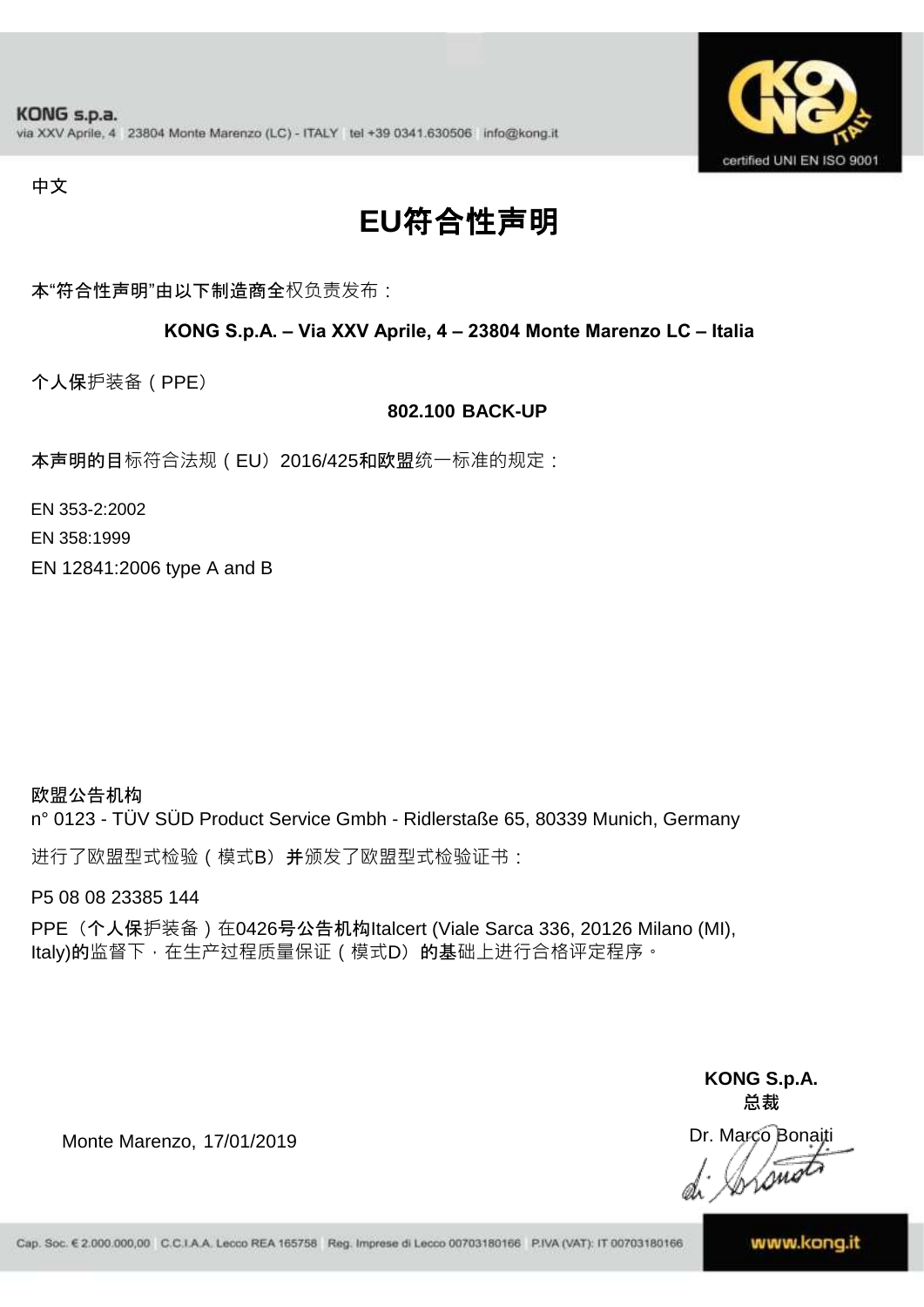

българск

### **Декларация за съответствие EU**

Настоящата Декларация за съответствие се издава под изключителната отговорност на производителя:

**KONG S.p.A. – Via XXV Aprile, 4 – 23804 Monte Marenzo LC – Italia**

Личното предпазно средство (ЛПС)

### **802.100 BACK-UP**

предмет на настоящата декларация е в съответствие с Регламент (ЕU) 2016/425 и хармонизираните стандарти на Европейския съюз:

EN 353-2:2002

EN 358:1999

EN 12841:2006 type A and B

Нотифицираният организъм

Monte Marenzo, 17/01/2019

n° 0123 - TÜV SÜD Product Service Gmbh - Ridlerstaße 65, 80339 Munich, Germany е провел изпитване EU за типово одобрение (формуляр "B") и е издал сертификат за типово одобрение ЕU:

P5 08 08 23385 144

Личното предпазно средство (ЛПС) е предмет на процедура за оценка на съответствието, основаваща се на гаранция на качеството на производствения процес (формуляр "D") под наблюдението на нотифицирания организъм № 0426 Italcert (Viale Sarca 336, 20126 Milano (MI), Italy).

> **KONG S.p.A. Председател**

Dr. Marco Bonaiti Wome

Cap. Soc. € 2.000.000,00 C.C.I.A.A. Lecco REA 165758 Reg. Imprese di Lecco 00703180166 P.IVA (VAT): IT 00703180166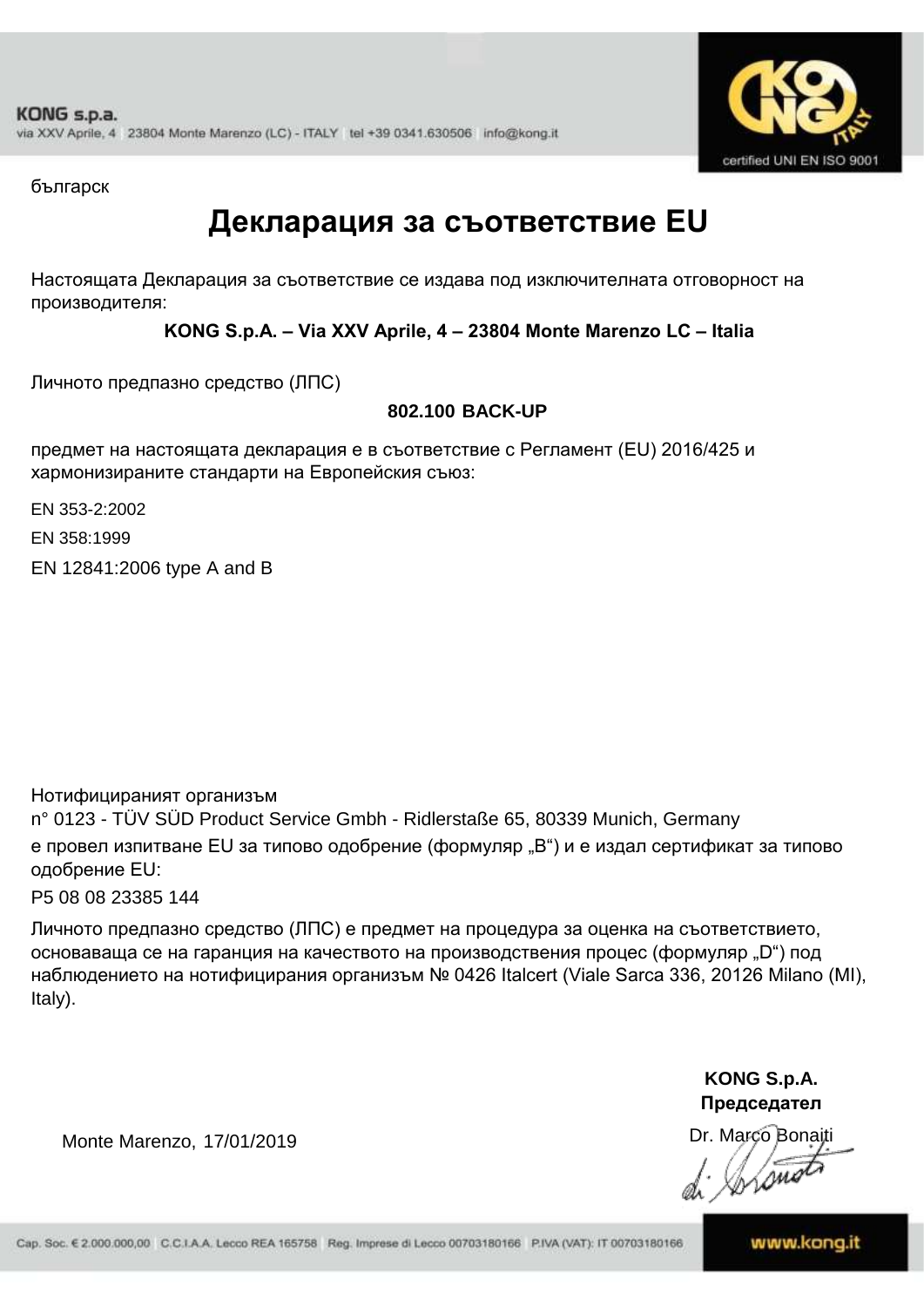

čeština

# **UE prohlášení o shodě**

Toto prohlášení o shodě je učiněno na výhradní zodpovědnost výrobce:

#### **KONG S.p.A. – Via XXV Aprile, 4 – 23804 Monte Marenzo LC – Italia**

Osobní ochranný prostředek (OOP)

### **802.100 BACK-UP**

který je předmětem prohlášení, splňuje požadavky nařízení (EU) 2016/425 a harmonizačních právních předpisů Evropské unie:

EN 353-2:2002

EN 358:1999

EN 12841:2006 type A and B

Oznámený subjekt n° 0123 - TÜV SÜD Product Service Gmbh - Ridlerstaße 65, 80339 Munich, Germany

provedl UE přezkoušení typu (modul B) a vydal certifikát UE přezkoušení typu:

P5 08 08 23385 144

OOP podléhá postupu posouzení shody s typem založené na zajištění jakosti výrobního procesu (modul D) pod dohledem oznámeného subjektu č. 0426 Italcert (Viale Sarca 336, 20126 Milano (MI), Italy).

> **KONG S.p.A. Předseda**

Dr. Marco Bonaiti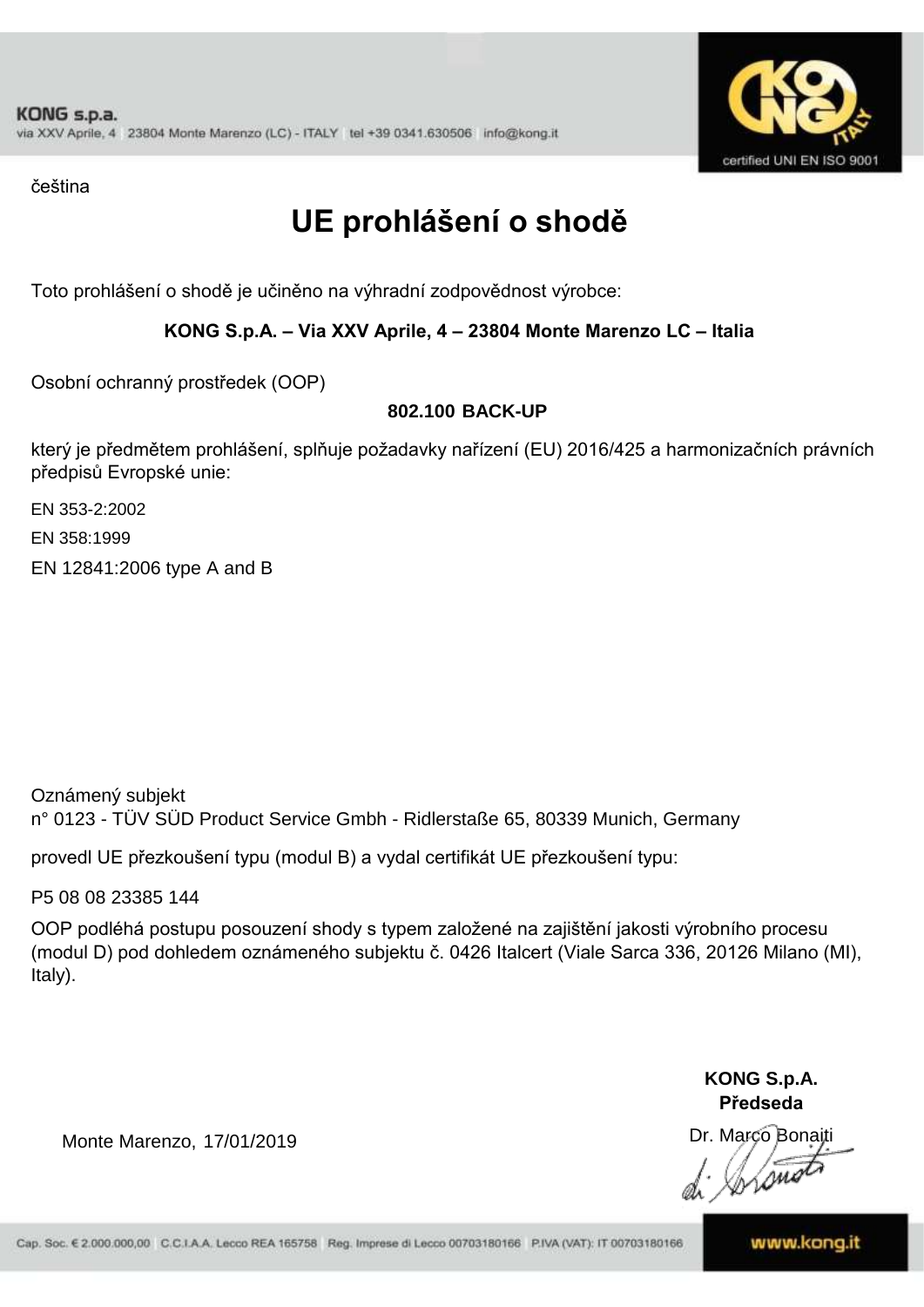

Hrvatski

## **EU Izjava o sukladnosti**

Ova se izjava o sukladnosti izdaje pod isključivom odgovornošću proizvođača:

**KONG S.p.A. – Via XXV Aprile, 4 – 23804 Monte Marenzo LC – Italia**

Osobna zaštitna oprema (OZO)

### **802.100 BACK-UP**

Predmet izjave u skladu je s Uredbom (EU) 2016/425 i sa zakonodavstvom Unije o usklađivanju:

EN 353-2:2002 EN 358:1999 EN 12841:2006 type A and B

Prijavljeno tijelo n° 0123 - TÜV SÜD Product Service Gmbh - Ridlerstaße 65, 80339 Munich, Germany

obavilo je EU ispitivanje tipa (modul B) i izdalo potvrdu o EU ispitivanju tipa:

P5 08 08 23385 144

OZO je predmet postupka ocjenjivanja sukladnosti s tipom na temelju osiguranja kvalitete proizvodnog postupka (modul D) pod nadzorom prijavljenog tijela br. 0426 Italcert (Viale Sarca 336, 20126 Milano (MI), Italy).

> **KONG S.p.A. Direktor**

Dr. Marco Bonaiti *Isma*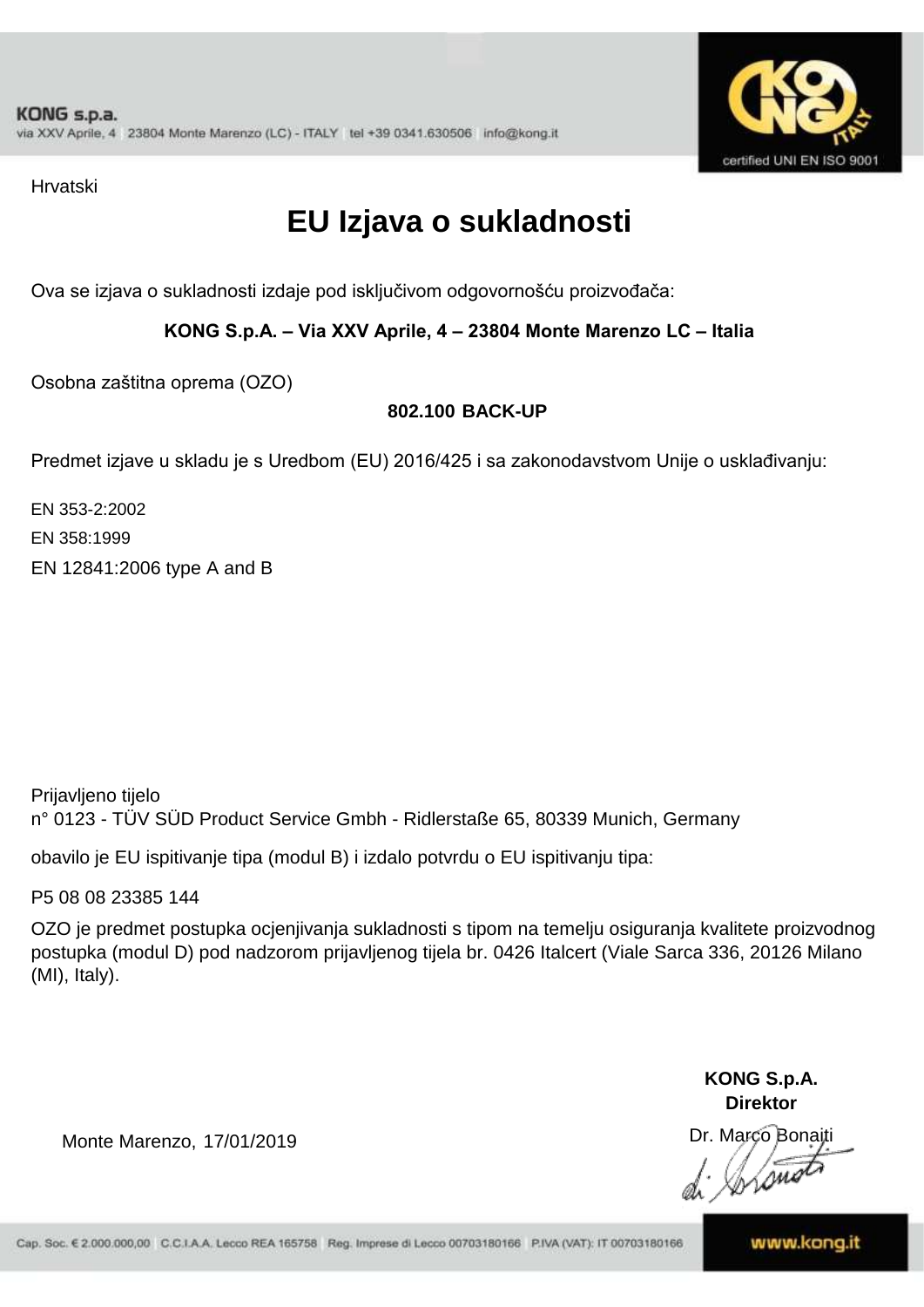

Dansk

### **EU-overensstemmelseserklæring**

Denne overensstemmelseserklæring udstedes på fabrikantens ansvar:

**KONG S.p.A. – Via XXV Aprile, 4 – 23804 Monte Marenzo LC – Italia**

Det personlige værnemiddel (PPE - PV'er)

### **802.100 BACK-UP**

anført i erklæringen er i overensstemmelse med forordning (EU) nr. 2016/425 og med EUharmoniseringslovgivningen:

EN 353-2:2002

EN 358:1999

EN 12841:2006 type A and B

Det bemyndigede organ n° 0123 - TÜV SÜD Product Service Gmbh - Ridlerstaße 65, 80339 Munich, Germany

har foretaget en EU-typeafprøvning (Modul B) og har udstedt EU-typeafprøvningsattest:

P5 08 08 23385 144

Det personlige værnemiddel er genstand for proceduren for typeoverensstemmelse på grundlag af kvalitetssikring af fremstillingsprocessen (modul D) under tilsyn fra det bemyndigede organ nr. 0426 Italcert (Viale Sarca 336, 20126 Milano (MI), Italy).

> **KONG S.p.A. Formand**

Dr. Marco Bonaiti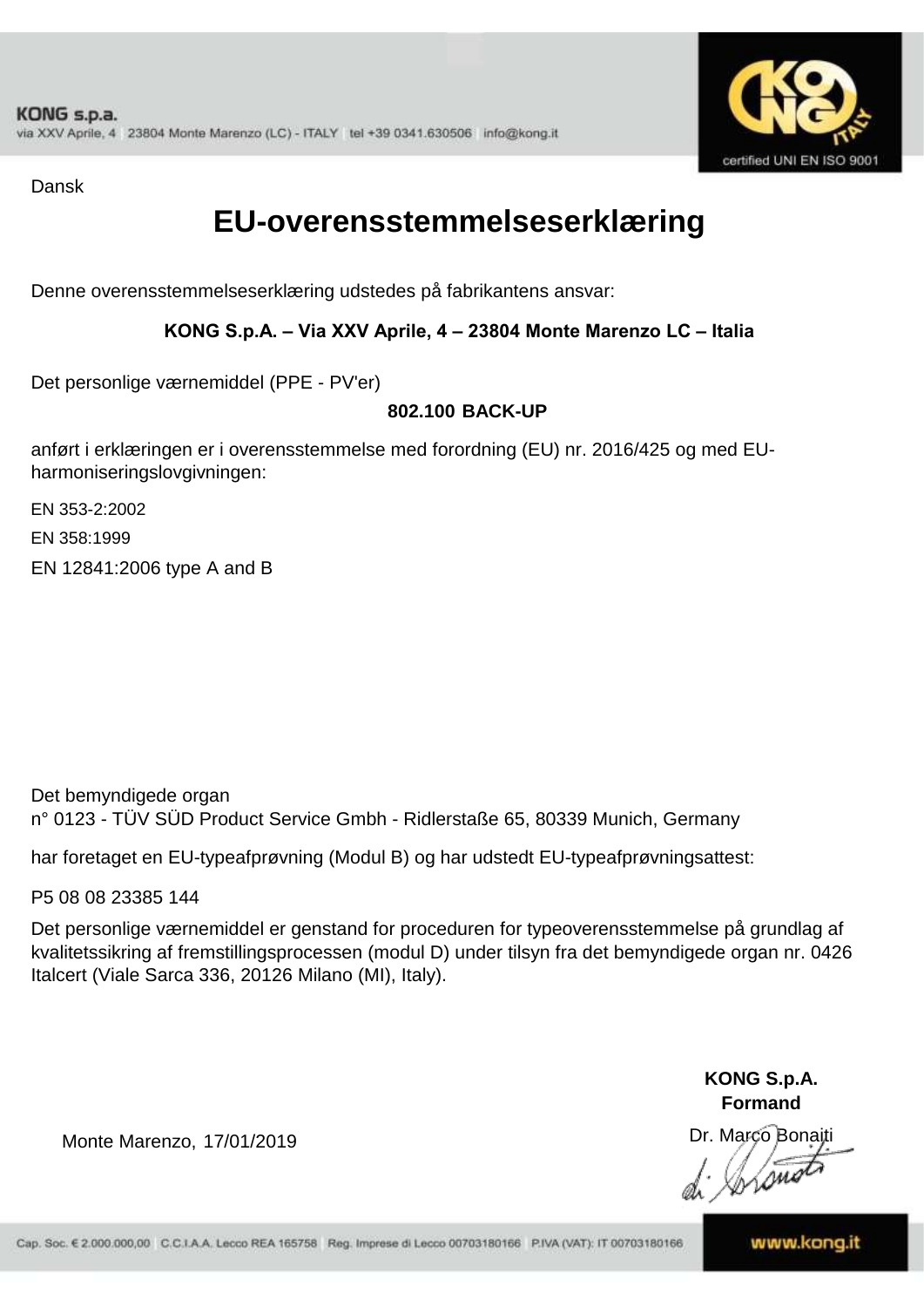

**Nederlands** 

### **EU-conformiteitsverklaring**

Deze conformiteitsverklaring wordt verstrekt op eigen verantwoording van de fabrikant:

#### **KONG S.p.A. – Via XXV Aprile, 4 – 23804 Monte Marenzo LC – Italia**

Het persoonlijk beschermingsmiddel (PBM)

#### **802.100 BACK-UP**

voorwerp van deze verklaring, voldoet aan de Verordening (EU) 2016/425 en de harmonisatiewetgeving van de Europese Unie:

EN 353-2:2002

EN 358:1999

EN 12841:2006 type A and B

De aangemelde instantie n° 0123 - TÜV SÜD Product Service Gmbh - Ridlerstaße 65, 80339 Munich, Germany

heeft het EU-typeonderzoek (module B) verricht en het certificaat van EU-typeonderzoek afgegeven:

P5 08 08 23385 144

Het PBM is onderworpen aan de conformiteitsbeoordelingsprocedure met het type op basis van kwaliteitsborging van het productieproces (module D) onder toezicht van de aangemelde instantie Italcert nr. 0426 (Viale Sarca 336, 20126 Milano (MI), Italy).

> **KONG S.p.A. De voorzitter**

Dr. Marco Bonaiti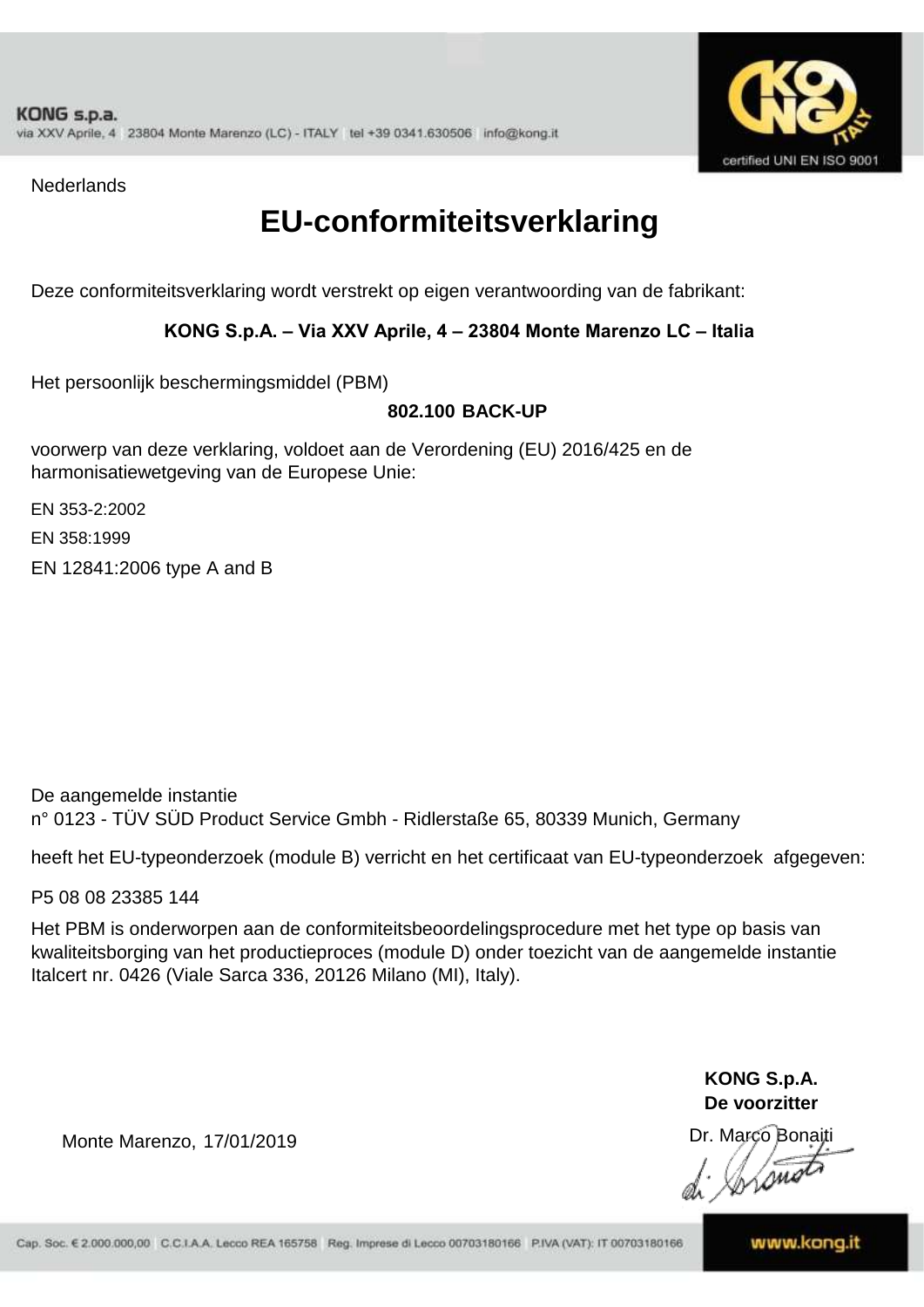

Eesti

### **EL-i vastavusdeklaratsioon**

See vastavusdeklaratsioon on välja antud järgmise tootja ainuvastutusel:

### **KONG S.p.A. – Via XXV Aprile, 4 – 23804 Monte Marenzo LC – Italia**

Isikukaitsevahend

#### **802.100 BACK-UP**

vastavusdeklaratsiooniga hõlmatud isikukaitsevahend vastab määrusele (EL) 2016/425 ja Euroopa Liidu ühtlustamisõigusaktidele:

EN 353-2:2002

EN 358:1999

EN 12841:2006 type A and B

Teavitatud asutus n° 0123 - TÜV SÜD Product Service Gmbh - Ridlerstaße 65, 80339 Munich, Germany

on teinud tüübihindamise (moodul B) ja väljastanud tüübihindamissertifikaadi:

P5 08 08 23385 144

Isikukaitsevahendile kohaldatakse tootmiskvaliteedi tagamisel põhinevat tüübivastavuse hindamise menetlust (moodul B) teavitatud asutuse 0426 Italcert (Viale Sarca 336, 20126 Milano (MI), Italy) järelevalve all.

> **KONG S.p.A. Esimees**

Dr. Marco Bonaiti

Monte Marenzo, 17/01/2019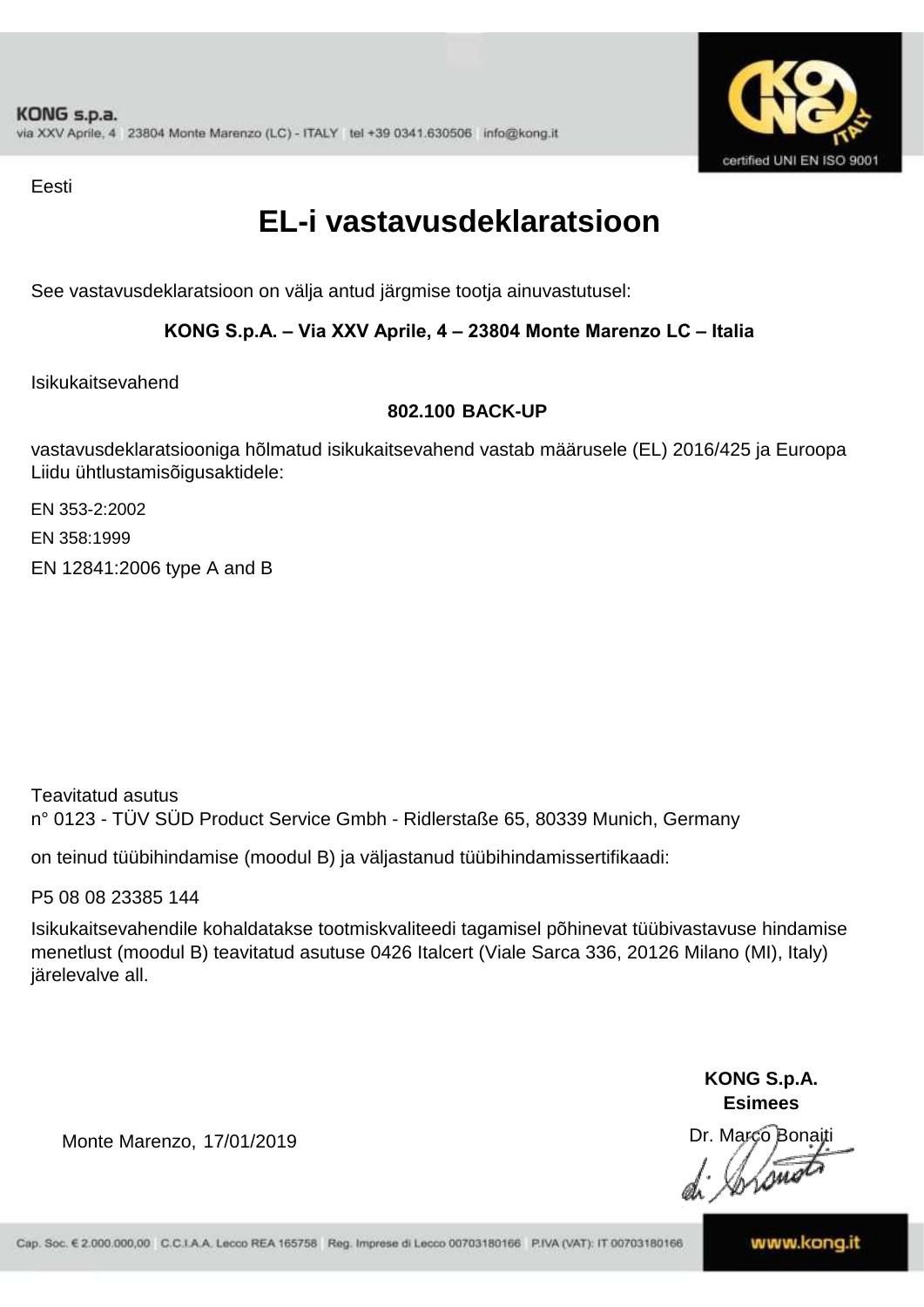

Suomi

### **EU-vaatimustenmukaisuusvakuutus**

Tämä vaatimustenmukaisuusvakuutus on annettu valmistajan yksinomaisella vastuulla:

**KONG S.p.A. – Via XXV Aprile, 4 – 23804 Monte Marenzo LC – Italia**

Vakuutuksen kohteena oleva henkilönsuojain

### **802.100 BACK-UP**

on neuvoston asetuksen (EU) N:o 2016/425 ja unionin yhdenmukaistamislainsäädännön mukainen:

EN 353-2:2002 EN 358:1999 EN 12841:2006 type A and B

Ilmoitettu laitos n° 0123 - TÜV SÜD Product Service Gmbh - Ridlerstaße 65, 80339 Munich, Germany

suoritti EU-tyyppitarkastuksen (moduuli B) ja antoi EU-tyyppitarkastustodistuksen:

P5 08 08 23385 144

Henkilönsuojaimeen sovelletaan tuotantoprosessin laadunvarmistukseen perustuvaa tyypinmukaisuutta (moduuli D) ilmoitetun laitoksen Italcert (Viale Sarca 336, 20126 Milano (MI), Italy) numero 0426 valvonnassa.

> **KONG S.p.A. Presidentti**

Dr. Marco Bonaiti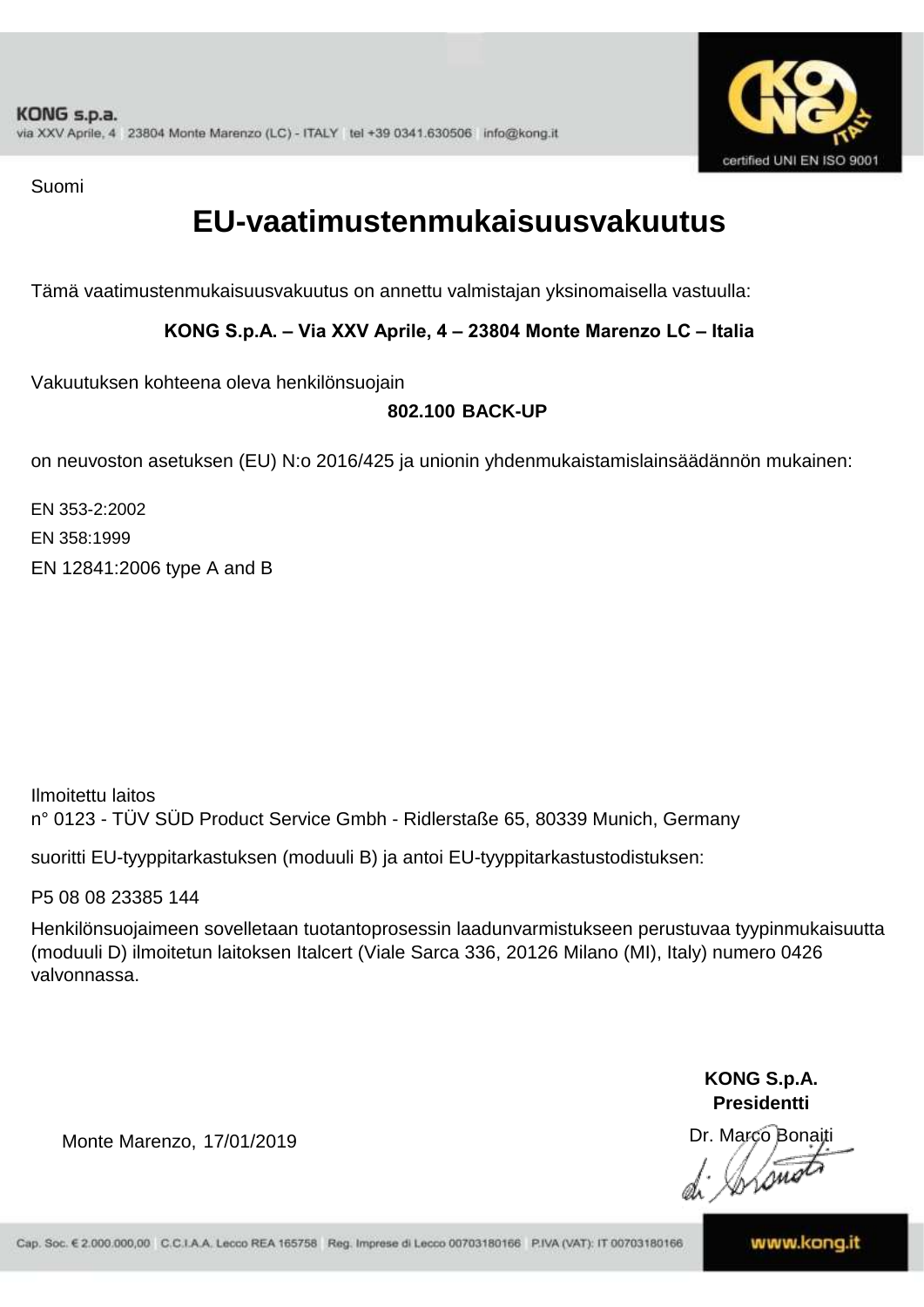

Gàidhlig

## **Dearbhú Comhréireachta de chuid AE**

Eisítear an Dearbhú Comhréireachta seo faoi fhreagracht eisiach an monaróra:

**KONG S.p.A. – Via XXV Aprile, 4 – 23804 Monte Marenzo LC – Italia**

Comhlíonann an Trealamh Cosanta Pearsanta (TCP)

### **802.100 BACK-UP**

faoi réir an dearbhaithe Rialachán (AE) 2016/425 agus caighdeáin chomhchuibhithe an Aontais Eorpaigh:

EN 353-2:2002

EN 358:1999

EN 12841:2006 type A and B

An comhlacht dá dtugtar fógra n° 0123 - TÜV SÜD Product Service Gmbh - Ridlerstaße 65, 80339 Munich, Germany

rinne sé an scrúdú AE don chineál (modúl B), agus d'eisigh sé deimhniú ar chineálscrúdú AE:

P5 08 08 23385 144

Tá an TCP faoi réir an nós imeachta um measúnú comhréireacha cineálacha, bunaithe ar dhearbhú cáilíochta an phróisis táirgthe (modúl D), faoi fhaireachas an chomhlachta dá dtugtar fógra, uimh. 0426 Italcert (Viale Sarca 336, 20126 Milano (MI), Italy).

> **KONG S.p.A. An tUachtarán**

Dr. Marco Bonaiti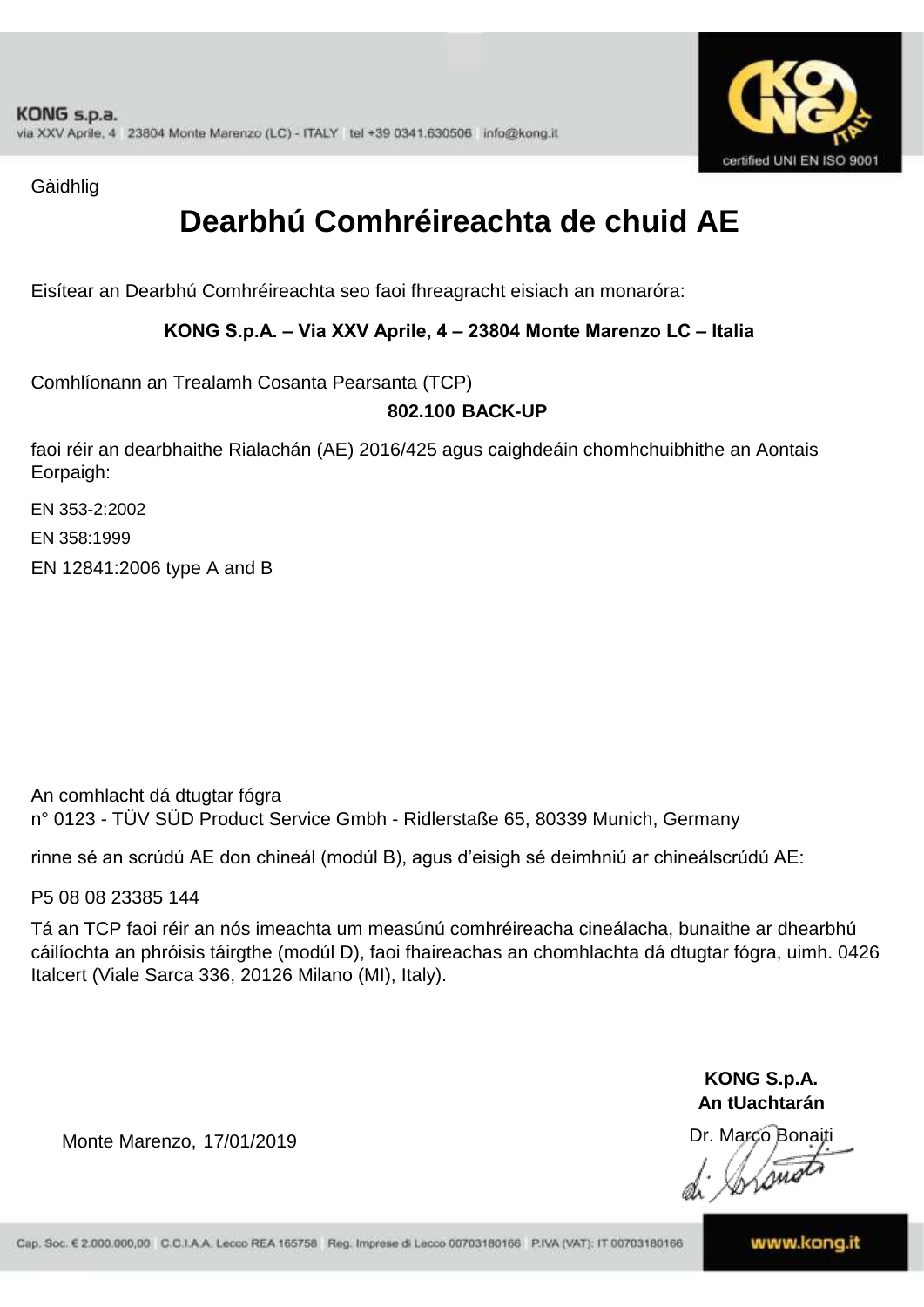

Ελληνικά

# **Δήλωση συμμόρφωσης ΕE**

Η παρούσα δήλωση συμμόρφωσης εκδίδεται με την αποκλειστική ευθύνη του κατασκευαστή:

### **KONG S.p.A. – Via XXV Aprile, 4 – 23804 Monte Marenzo LC – Italia**

Η συσκευή ατομικής προστασίας (ΜΑΠ)

### **802.100 BACK-UP**

αντικείμενο της δήλωσης συμμορφώνεται με τον κανονισμό (ΕΕ) 2016/425 και τα πρότυπα εναρμόνισης της Ευρωπαϊκής Ένωσης:

EN 353-2:2002

EN 358:1999

EN 12841:2006 type A and B

Ο κοινοποιημένος οργανισμός

n° 0123 - TÜV SÜD Product Service Gmbh - Ridlerstaße 65, 80339 Munich, Germany πραγματοποίησε την εξέταση τύπου ΕΕ (έγγραφο Β) και εξέδωσε το πιστοποιητικό εξέτασης ΕΕ του τύπου:

P5 08 08 23385 144

Το ΜΑΠ υπόκειται στη διαδικασία αξιολόγησης της συμμόρφωσης τύπου με βάση τη διασφάλιση ποιότητας της παραγωγικής διαδικασίας (έγγραφο D) υπό την εποπτεία του κοινοποιημένου οργανισμού αριθ. 0426 Italcert (Viale Sarca 336, 20126 Milano (MI), Italy).

> **KONG S.p.A. Ο Πρόεδρος**

Dr. Marco Bonaiti

Lome

Monte Marenzo, 17/01/2019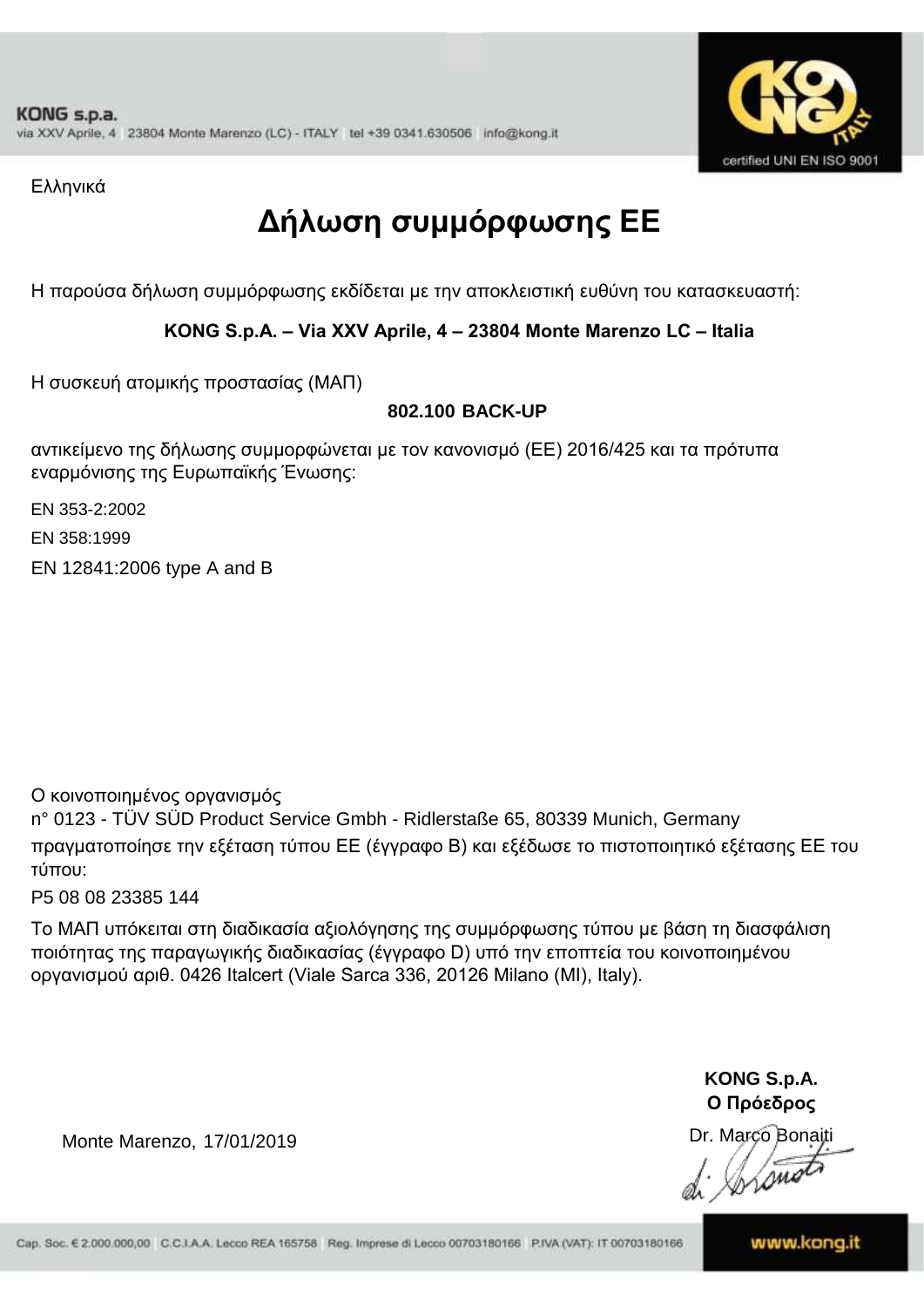

Magyar

# **EU Megfelelőségi nyilatkozat**

Ez a Megfelelőségi nyilatkozat az alábbi gyártó kizárólagos felelőssége alatt került kibocsátásra:

**KONG S.p.A. – Via XXV Aprile, 4 – 23804 Monte Marenzo LC – Italia**

Az egyéni védőfelszerelés

#### **802.100 BACK-UP**

mely a nyilatkozat tárgyát képezi, megfelel az (EU) 2016/425 szabályozásának és az Európai Unió harmonizált szabványainak:

EN 353-2:2002

EN 358:1999

EN 12841:2006 type A and B

A bejelentett szervezet n° 0123 - TÜV SÜD Product Service Gmbh - Ridlerstaße 65, 80339 Munich, Germany

elvégezte az EU-típusvizsgálatot ("B" modul), és kiadta az EU-típusvizsgálati tanúsítványt:

P5 08 08 23385 144

Az egyéni védőfelszerelés a gyártási folyamat minőség biztosításán alapuló megfelelőségértékelés tárgya (D modul), melynek felügyeletét az Italcert (Viale Sarca 336, 20126 Milano (MI), Italy). 0426 sz. hitelesítést végző szervezet végzi.

> **KONG S.p.A. Elnök**

Dr. Marco Bonaiti  $\sqrt{2m}$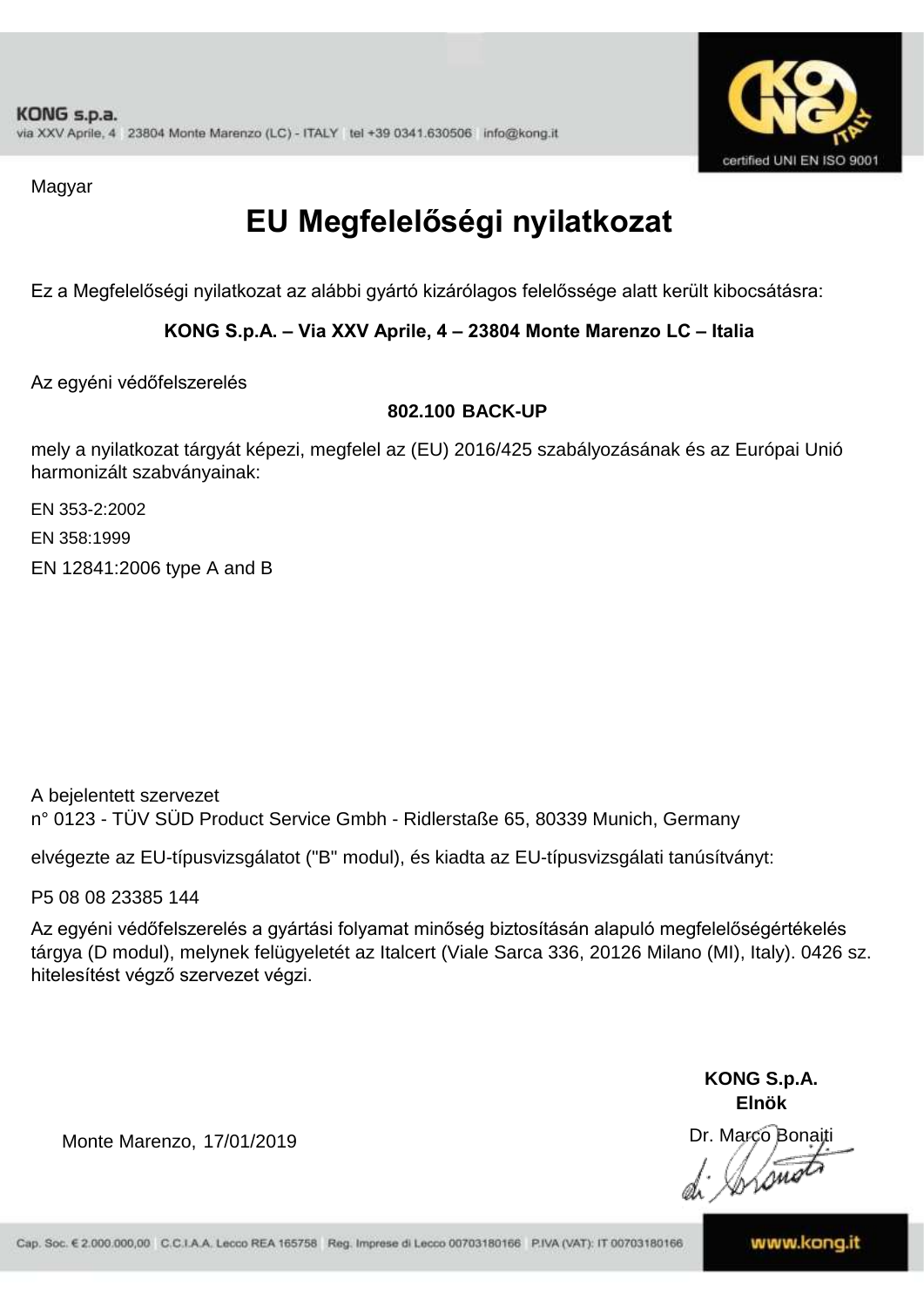

Latviešu

### **ES atbilstības deklarācija**

Šī atbilstības deklarācija ir izdota vienīgi uz ražotāja atbildību:

#### **KONG S.p.A. – Via XXV Aprile, 4 – 23804 Monte Marenzo LC – Italia**

Individuālais aizsardzības līdzeklis (IAL)

#### **802.100 BACK-UP**

deklarācijas priekšmets atbilst Regulai (ES) 2016/425 un Eiropas Savienības saskaņošanas tiesību aktiem:

EN 353-2:2002

EN 358:1999

EN 12841:2006 type A and B

Paziņotā struktūra n° 0123 - TÜV SÜD Product Service Gmbh - Ridlerstaße 65, 80339 Munich, Germany

veica ES tipa pārbaudi (B modulis) un izdeva ES tipa pārbaudes sertifikātu:

P5 08 08 23385 144

Uz IAL attiecas atbilstības novērtēšanas procedūra "Atbilstība tipam, pamatojoties uz kvalitātes nodrošināšanu ražošanas procesā" (D modulis) paziņotās struktūras Italcert (Viale Sarca 336, 20126 Milano (MI), Italy), Nr. 0426 uzraudzībā.

> **KONG S.p.A. Priekšsēdētājs**

Dr. Marco Bonaiti

 $\sqrt{\mathcal{S}^{\mu}}$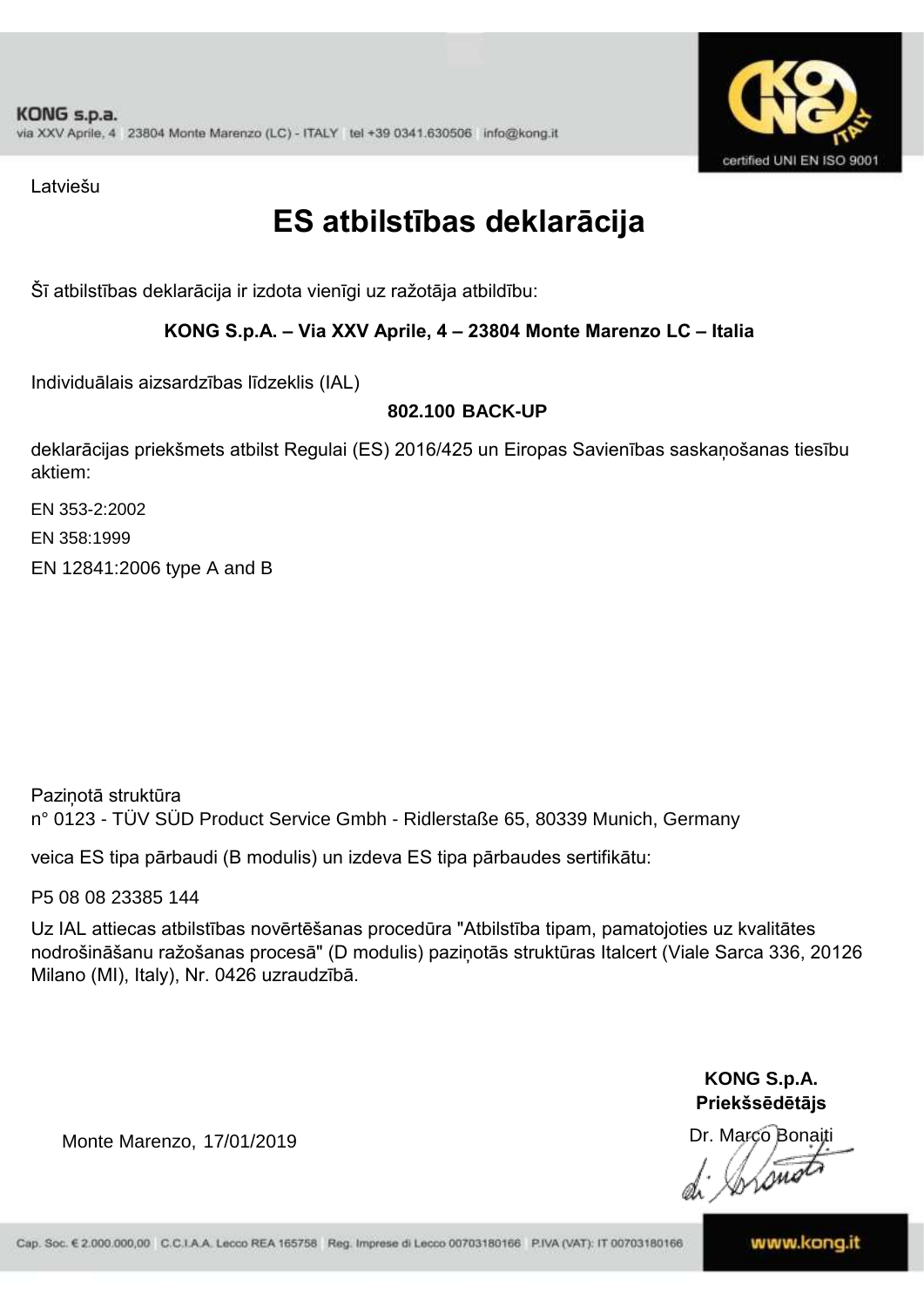

Lietuvių

## **ES atitikties deklaracija**

Ši atitikties deklaracija išduota tik gamintojo išimtine atsakomybe:

#### **KONG S.p.A. – Via XXV Aprile, 4 – 23804 Monte Marenzo LC – Italia**

Asmeninės Apsaugos Priemonė (IAL)

#### **802.100 BACK-UP**

deklaracijos objektas atitinka (ES) Reglamentą 2016/425 ir Europos Sąjungos derinimo teisės aktus:

EN 358:1999 EN 12841:2006 type A and B EN 353-2:2002

Notifikuotoji įstaiga n° 0123 - TÜV SÜD Product Service Gmbh - Ridlerstaße 65, 80339 Munich, Germany

atliko ES tyrimą tipo (B modulis) ir išdavė ES tyrimo sertifikatą tipo:

P5 08 08 23385 144

AAP taikoma atitikties vertinimo pagal tipą procedūra, pagrįsta gamybos proceso kokybės užtikrinimu (D modulis), prižiūrint notifikuotajai įstaigai nr. 0426 Italcert (Viale Sarca 336, 20126 Milano (MI), Italy).

> **KONG S.p.A. Prezidentas**

Dr. Marco Bonaiti

Monte Marenzo, 17/01/2019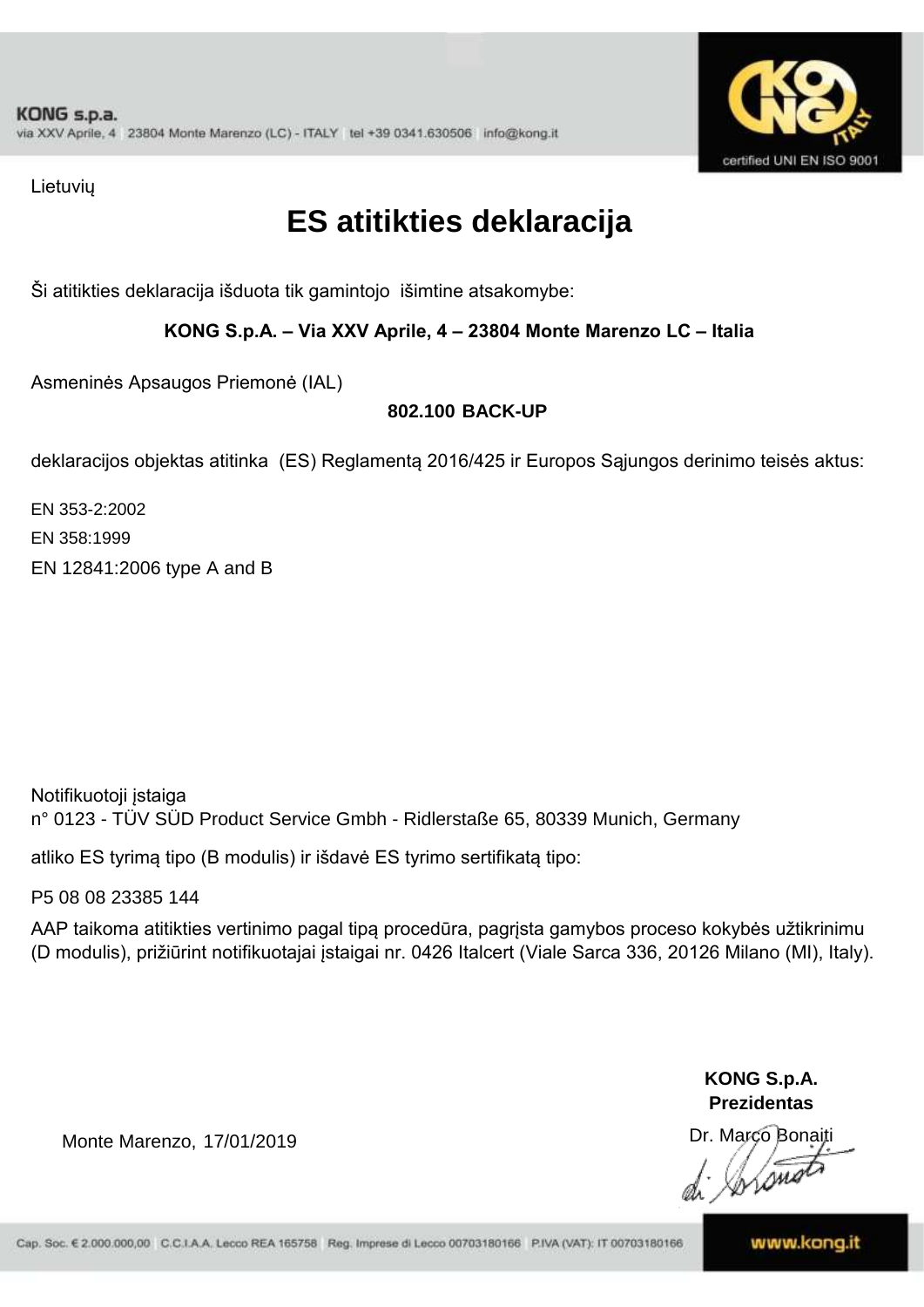

**Malti** 

## **Dikjarazzjoni ta' Konformità tal-UE**

Id-Dikjarazzjoni ta' Konformità tinħareġ taħt ir-responsabbiltà unika tal-manifattur:

**KONG S.p.A. – Via XXV Aprile, 4 – 23804 Monte Marenzo LC – Italia**

It-Tagħmir ta' Protezzjoni Personali (TPP-PPE)

#### **802.100 BACK-UP**

l-għan tad-dikjarazzjoni huwa f'konformità ma' Regolament (UE) 2016/425 u tal-istandards t'armonizzazzjoni tal-Unjoni Ewropea:

EN 353-2:2002

EN 358:1999

EN 12841:2006 type A and B

Il-korp notifikat n° 0123 - TÜV SÜD Product Service Gmbh - Ridlerstaße 65, 80339 Munich, Germany

wettaq l-eżami tal-UE tat-tip (modulu B) u ħareġ iċ-ċertifikat tal-eżami tal-UE tat-tip:

P5 08 08 23385 144

It-TPI huwa suġġett għall-proċedura ta' valutazzjoni għat-tip abbażi tal-garanzija ta' kwalità tal-proċess ta' produzzjoni (modulu D) taħt is-sorveljanza tal-korp notifikat nru. 0426 Italcert (Viale Sarca 336, 20126 Milano (MI), Italy).

> **KONG S.p.A. Iċ-Ċermin**

Dr. Marco Bonaiti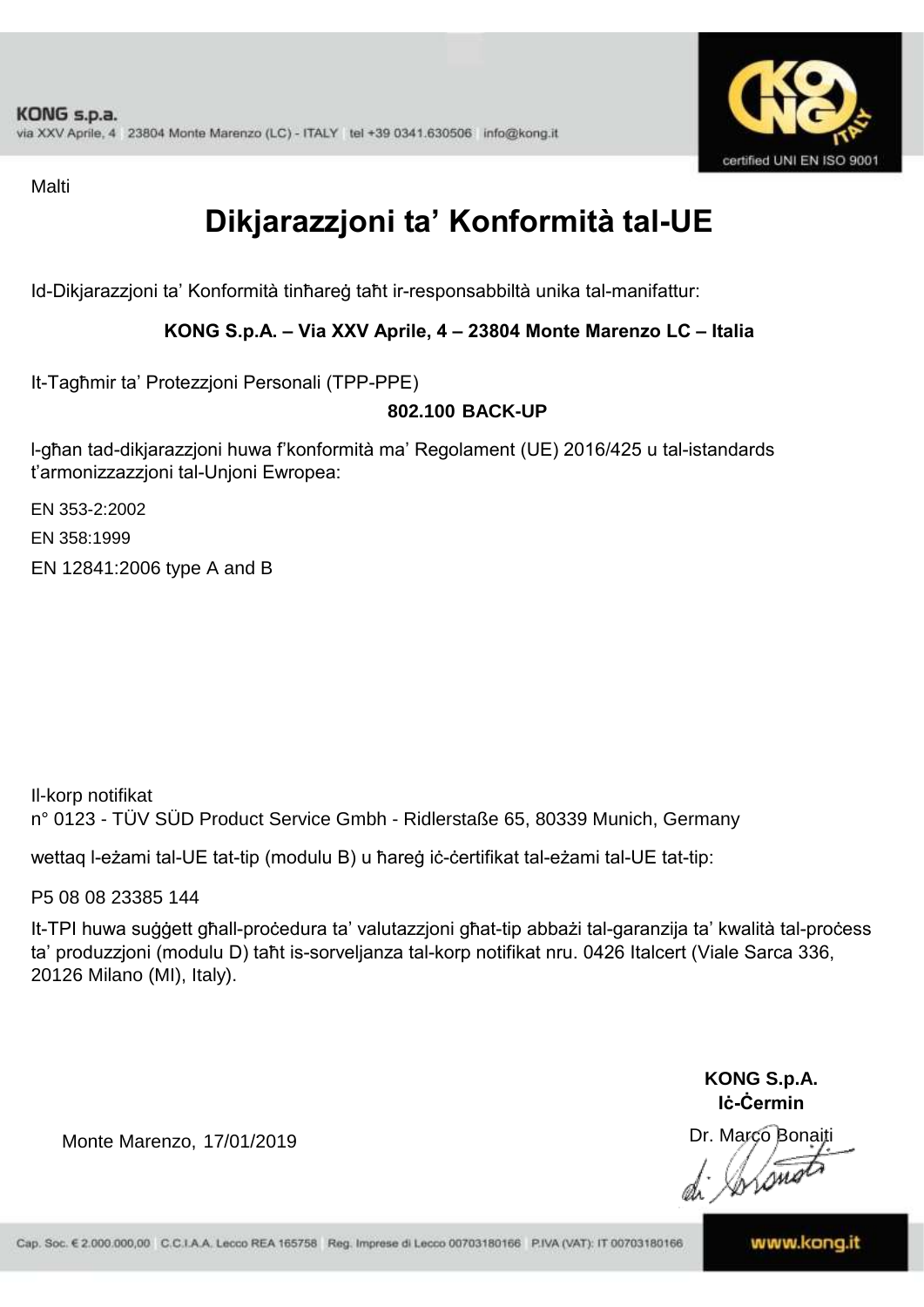

Polskie

# **Deklaracji zgodności WE**

Niniejsza Deklaracja Zgodności została wydana na wyłączną odpowiedzialność producenta:

### **KONG S.p.A. – Via XXV Aprile, 4 – 23804 Monte Marenzo LC – Italia**

Środek Ochrony Indywidualnej (ŚOI)

### **802.100 BACK-UP**

przedmiot deklaracji jest zgodny z Rozporządzeniem (WE) 2016/425 i z normami zharmonizowanymi Unii Europejskiej:

EN 353-2:2002

EN 358:1999

EN 12841:2006 type A and B

Notyfikowany organ n° 0123 - TÜV SÜD Product Service Gmbh - Ridlerstaße 65, 80339 Munich, Germany

wykonał badanie typu WE (moduł B) i wydał świadectwo badania typu WE:

P5 08 08 23385 144

ŚOI jest przedmiotem procedury oceny zgodności z typem, opierającej się na zapewnieniu jakości procesu produkcyjnego (moduł D) pod nadzorem notyfikowanego organu nr 0426 Italcert (Viale Sarca 336, 20126 Milano (MI), Italy).

> **KONG S.p.A. Prezes**

Dr. Marco Bonaiti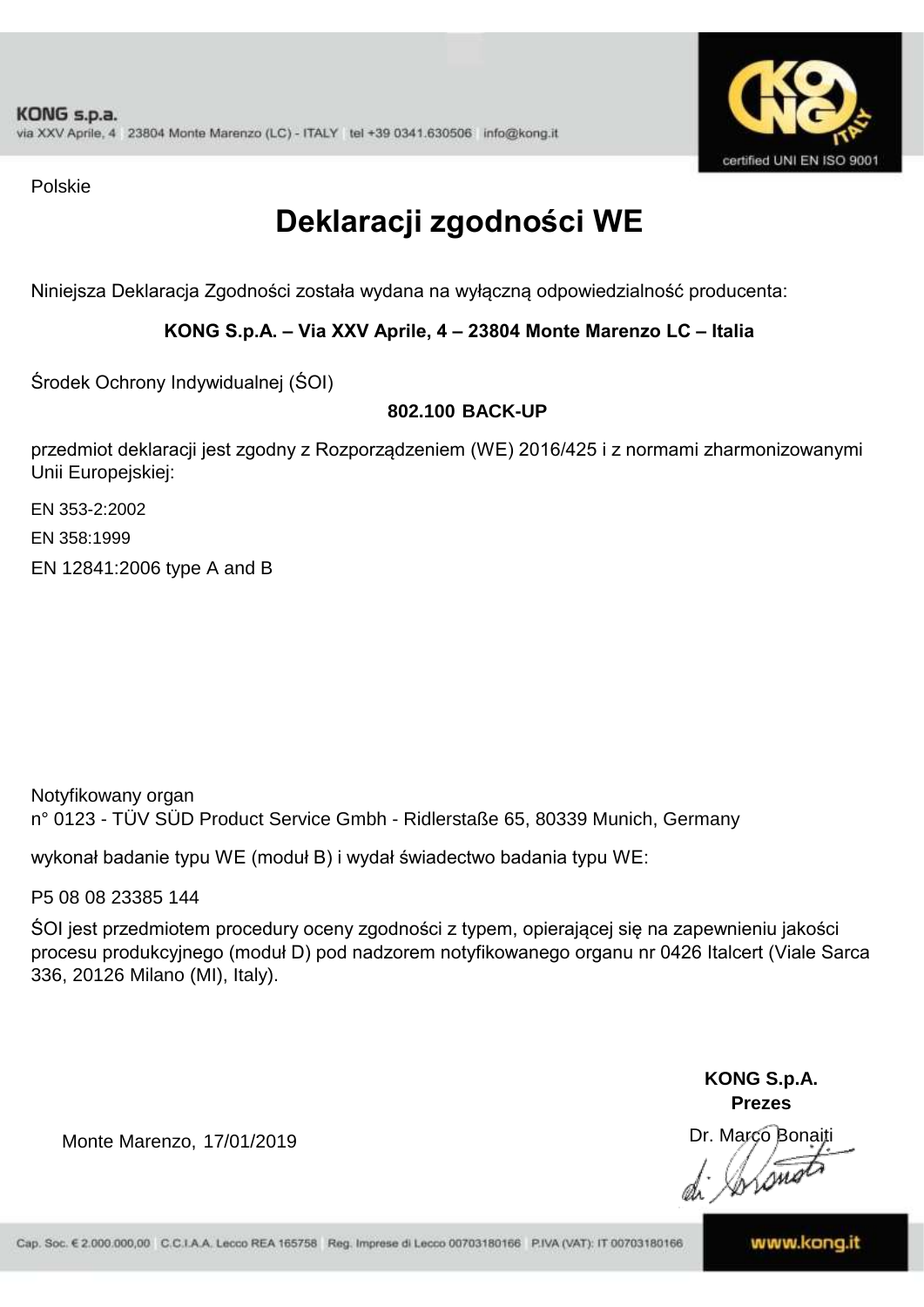

Português

### **Declaração de conformidade UE**

A presente Declaração de Conformidade é emitida sob a exclusiva responsabilidade do fabricante:

#### **KONG S.p.A. – Via XXV Aprile, 4 – 23804 Monte Marenzo LC – Italia**

O Equipamento de Proteção Individual (EPI)

#### **802.100 BACK-UP**

objeto da declaração está em conformidade com o Regulamento (UE) 2016/425 e com as normas de harmonização da União Europeia:

EN 353-2:2002

EN 358:1999

EN 12841:2006 type A and B

O organismo notificado n° 0123 - TÜV SÜD Product Service Gmbh - Ridlerstaße 65, 80339 Munich, Germany

efetuou o exame UE de tipo (Módulo B) e emitiu o certificado de exame UE de tipo:

P5 08 08 23385 144

O EPI está sujeito ao procedimento de avaliação de conformidade com o tipo baseado na garantia da qualidade do processo de produção (módulo D) sob vigilância do organismo notificado n. 0426 Italcert (Viale Sarca 336, 20126 Milano (MI), Italy).

> **KONG S.p.A. O Presidente**

Dr. Marco Bonaiti

Monte Marenzo, 17/01/2019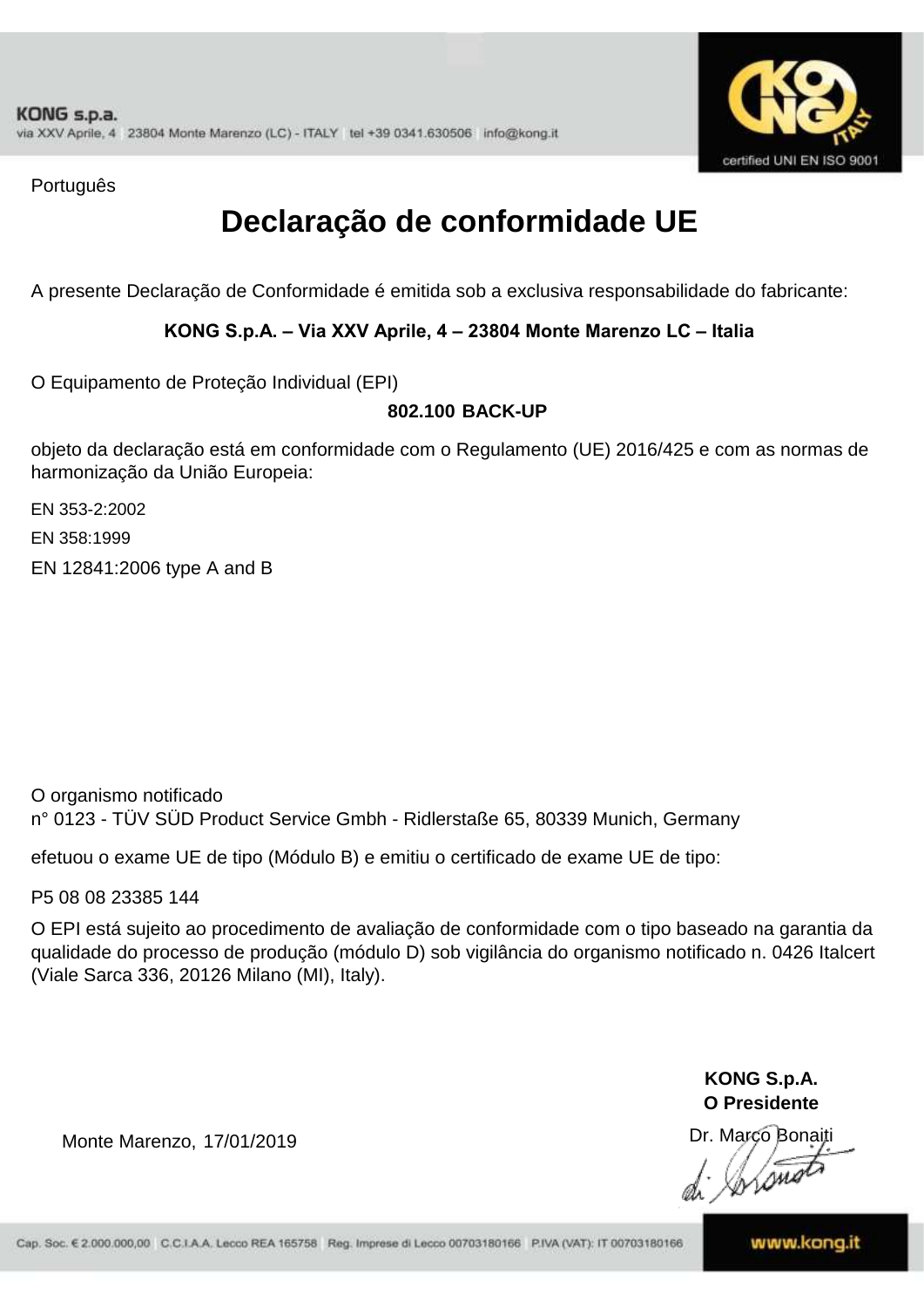

Română

## **Declarație de conformitate UE**

Prezenta declarație de conformitate este eliberată pe răspunderea exclusivă a producătorului:

#### **KONG S.p.A. – Via XXV Aprile, 4 – 23804 Monte Marenzo LC – Italia**

Echipamentul individual de protecție (EIP)

### **802.100 BACK-UP**

obiectul declarației, este conform cu Regulamentul (UE) 2016/425 și legislația armonizată a Uniunii Europene:

EN 353-2:2002

EN 358:1999

EN 12841:2006 type A and B

Organismul notificat n° 0123 - TÜV SÜD Product Service Gmbh - Ridlerstaße 65, 80339 Munich, Germany

a efectuat examinarea UE de tip (modulul B) și a eliberat certificatul de examinare UE de tip:

P5 08 08 23385 144

EIP face obiectul procedurii de evaluare a conformității de tip bazată pe asigurarea calității procesului de producție (modulul D) sub supravegherea organismului notificat nr. 0426 Italcert (Viale Sarca 336, 20126 Milano (MI), Italy).

> **KONG S.p.A. Președinte**

Dr. Marco Bonaiti  $\measuredangle$ ssu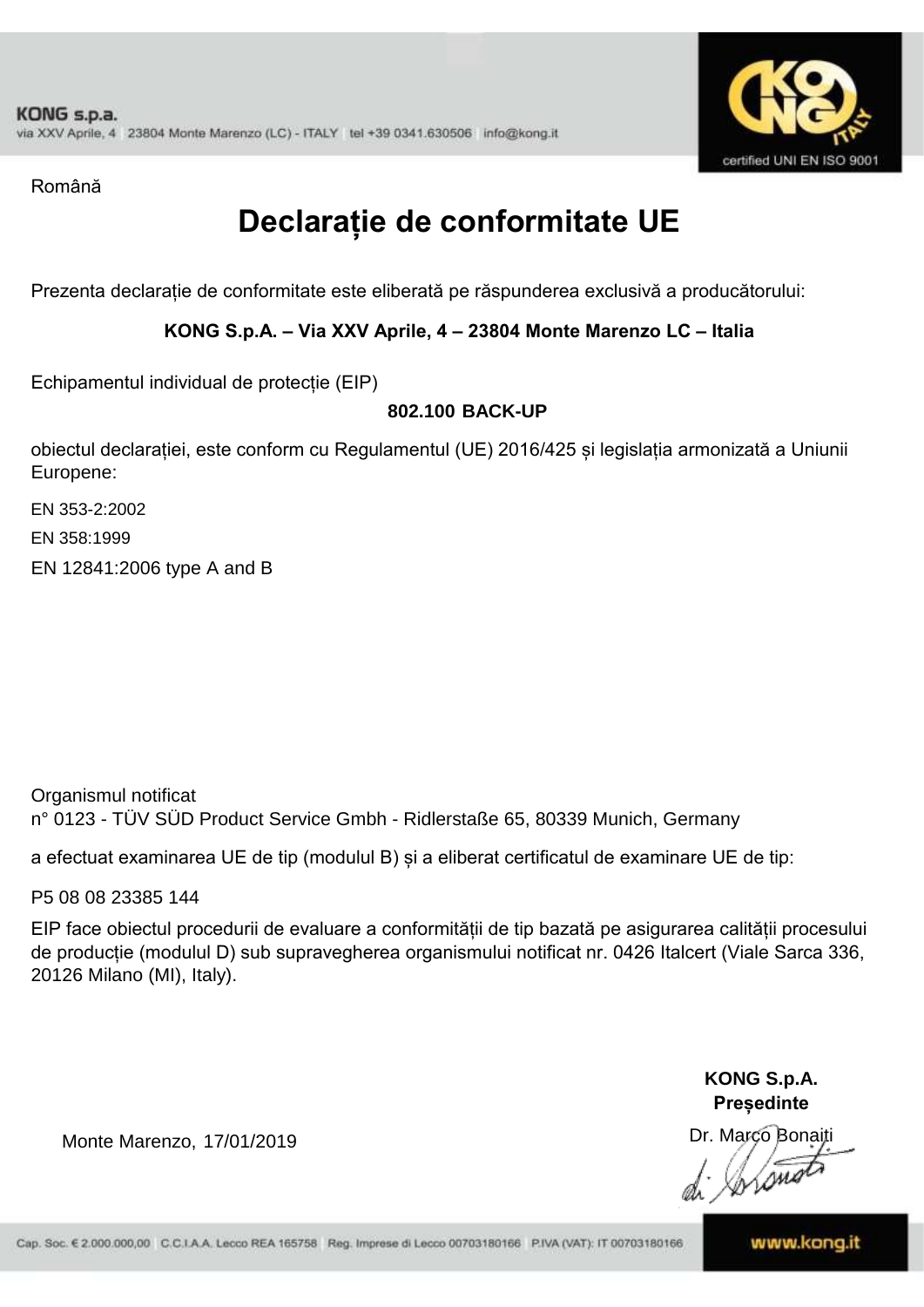

Slovenský

# **EÚ vyhlásenie o zhode**

Toto vyhlásenie o zhode sa vystavuje na výhradnú zodpovednosť výrobcu:

#### **KONG S.p.A. – Via XXV Aprile, 4 – 23804 Monte Marenzo LC – Italia**

Osobný ochranný pracovný prostriedok (OOPP)

#### **802.100 BACK-UP**

ktorý je predmetom vyhlásenia, je v súlade s Nariadením Európskeho parlamentu a Rady (EÚ) 2016/425 a harmonizovanými normami Európskej únie:

EN 353-2:2002

EN 358:1999

EN 12841:2006 type A and B

n° 0123 - TÜV SÜD Product Service Gmbh - Ridlerstaße 65, 80339 Munich, Germany Notifikovaný subjekt

vykonal typové skúšky EÚ (formulár B) a vystavil osvedčenie o typovej skúške EÚ:

P5 08 08 23385 144

OOPP je predmetom postupu posudzovania typovej zhody, založenej na záruke kvality výrobného postupu (formulár D) pod dohľadom notifikovaného subjektu č. 0426 Italcert (Viale Sarca 336, 20126 Milano (MI), Italy).

> **KONG S.p.A. Prezident**

Dr. Marco Bonaiti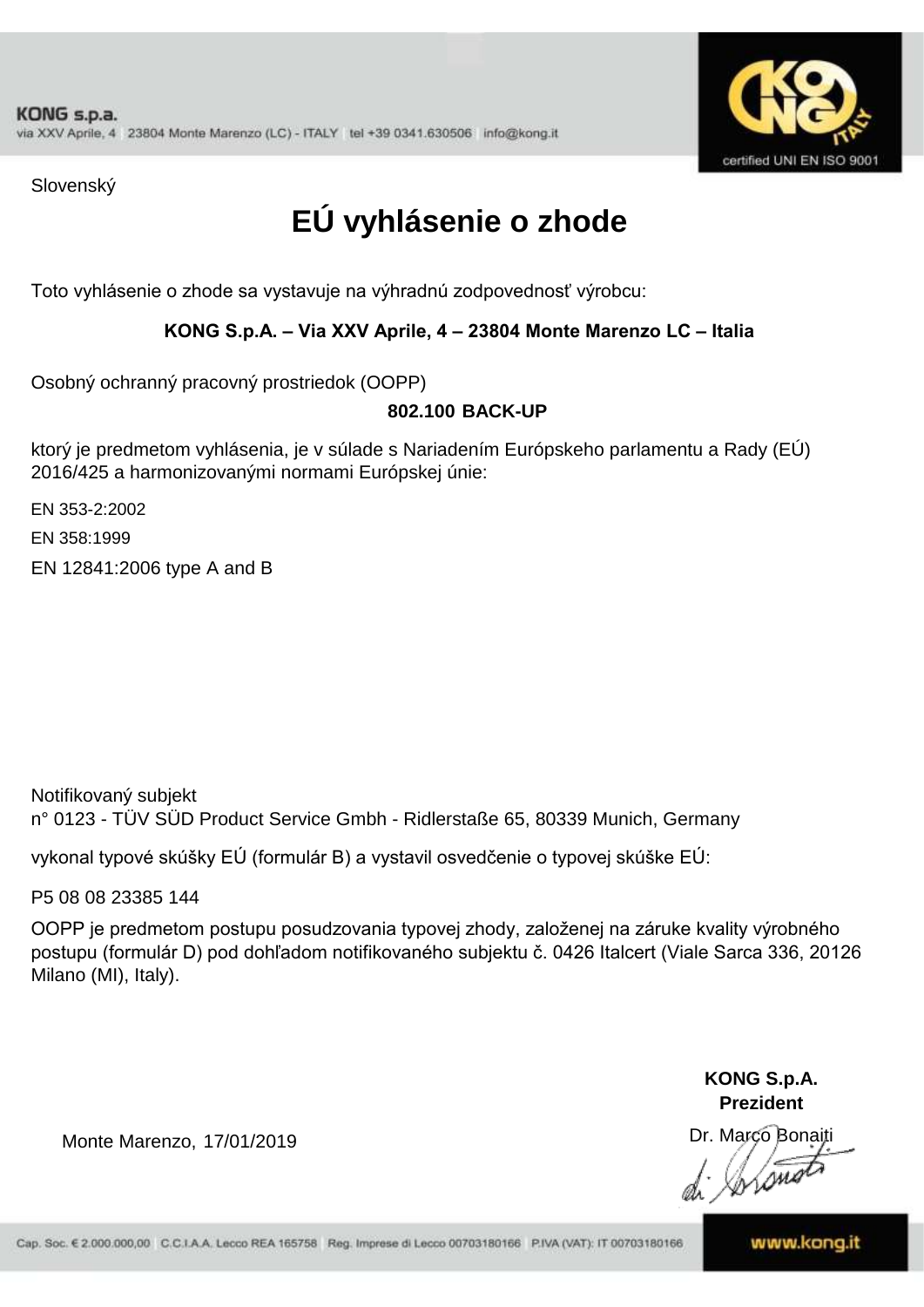

Slovenščina

## **EU - Izjava o skladnosti**

Za izdano Izjavo o skladnosti je odgovoren izključno proizvajalec:

**KONG S.p.A. – Via XXV Aprile, 4 – 23804 Monte Marenzo LC – Italia**

Osebna zaščitna oprema (OZO)

### **802.100 BACK-UP**

ki je predmet izjave, je skladna z Uredbo (EU) 2016/425 in s harmoniziranimi standardi Evropske unije:

EN 358:1999 EN 12841:2006 type A and B EN 353-2:2002

Priglašeni organ n° 0123 - TÜV SÜD Product Service Gmbh - Ridlerstaße 65, 80339 Munich, Germany

je opravil preizkus tipa EU (obrazec B) in je izdal naslednji certifikat testiranja:

P5 08 08 23385 144

OZO je predmet postopka ocene skladnosti na podlagi garancije kakovosti proizvodnega postopka (obrazec D) pod nadzorom priglašenega organa št. 0426 Italcert (Viale Sarca 336, 20126 Milano (MI), Italy).

> **KONG S.p.A. Direktor**

Dr. Marco Bonaiti

Monte Marenzo, 17/01/2019